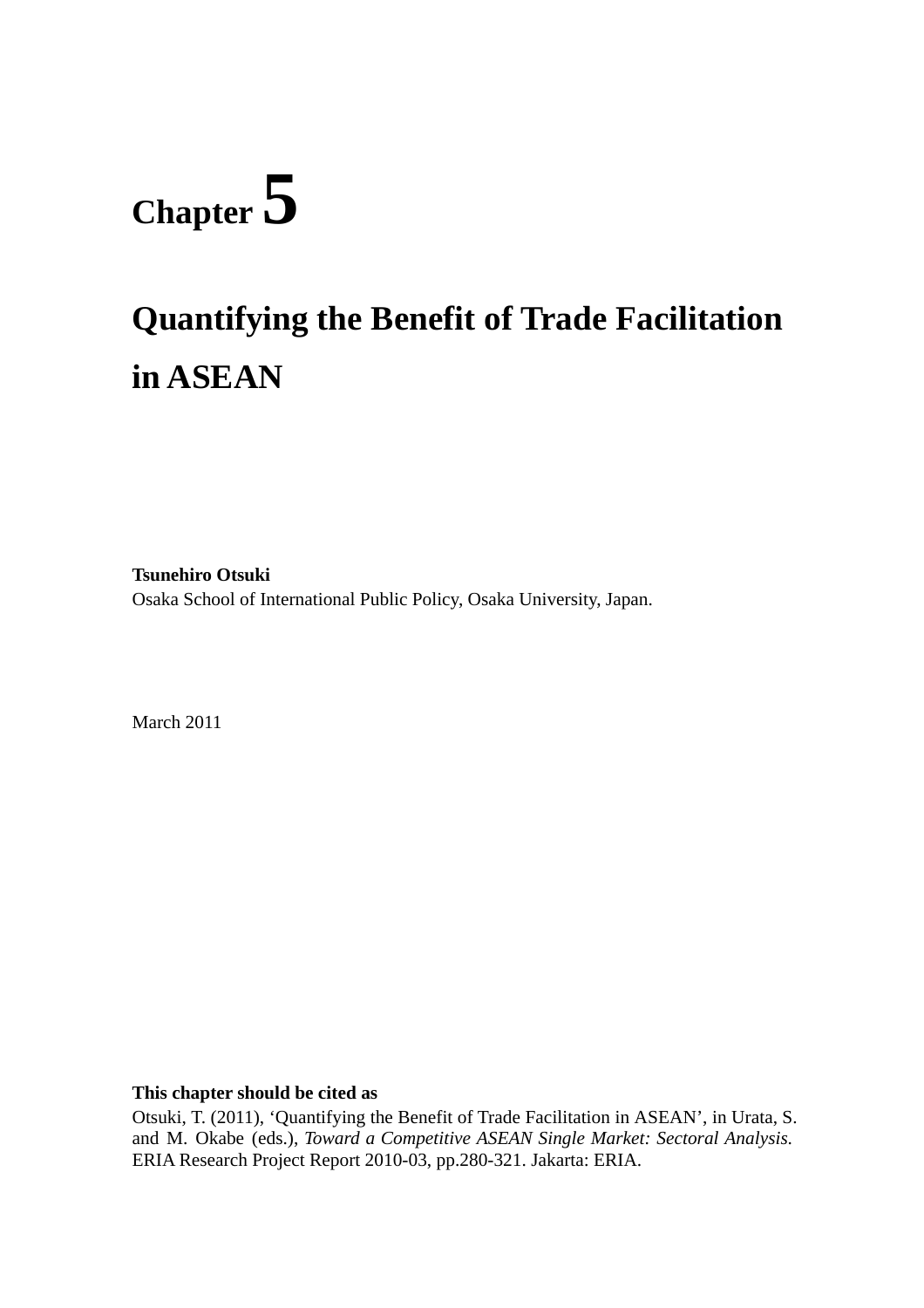#### **CHAPTER 5**

#### **Quantifying the Benefits of Trade Facilitation in ASEAN**

#### **Tsunehiro Otsuki**

Osaka University

*This chapter assesses the performance and progress of the ASEAN economies in trade facilitation, and the effect of improved trade facilitation on the region's manufacturing trade with a focus on port efficiency, customs environment, regulatory environment and service sector infrastructure. Under a scenario of raising the below-average countries halfway to the global average, ASEAN's trade is estimated to increase by \$99 billion, three-quarters of which comes from the region's own improvements. Also, regulatory reforms, for example, enhancing transparency of trade-related regulations and ensuring law-abiding operations of the regulatory authorities, are found to be most effective.*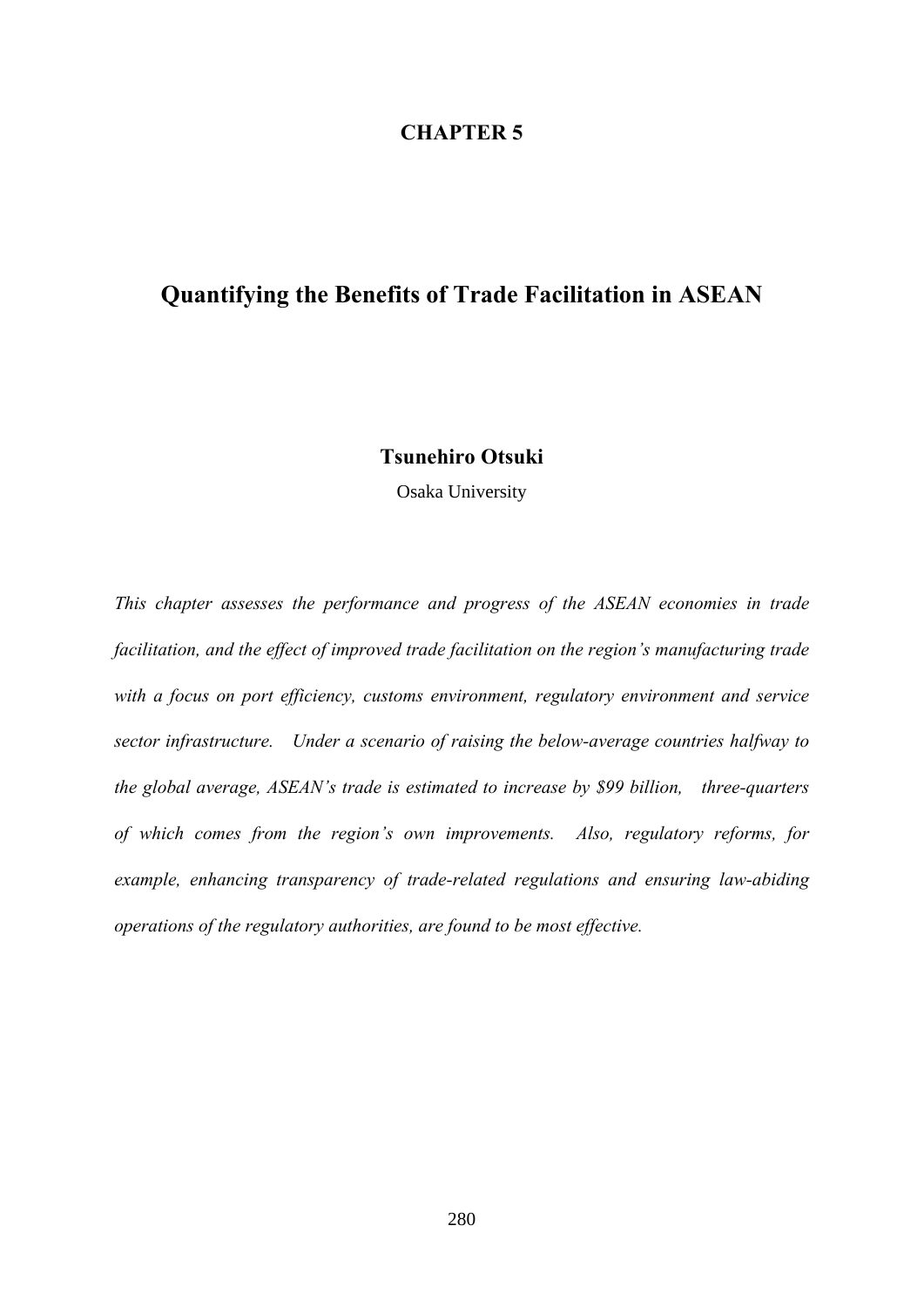#### **1. Introduction**

Trade facilitation is becoming an increasingly important driving factor in trade expansion, as tariffs and major non-tariff barriers such as import quotas and voluntary export restraint have substantially dropped in the last three decades (ADB and UNESCAP 2009). Trade facilitation implies trade liberalization, through reduction of the trade costs associated with unnecessarily complex customs and border procedures, and inefficient transit arrangements (ADB and UNESCAP 2009).

Many developing countries have substantially liberalized trade in goods and services, but those reforms have been mostly in the area of tariffs. Some countries are still unsuccessful in reforms in a broader area of trade barriers. Trade facilitation is believed to have a growth promotion effect, not only by increasing trade flows but also because policy reforms and infrastructure development may help spur the internal economic growth of the country.

Thus, trade facilitation is becoming an important area of focus as a measure of trade liberalization. ASEAN initiated their concerted effort toward a free trade area in 1992, and the member economies have liberalized intra-regional trade substantially until recently particularly in the area of tariff reduction. Further commitment to trade liberalization was proposed within ASEAN in relation to their new goal of establishing an ASEAN Economic Community (AEC). This is specifically intended to establish a single market and production base, a competitive economic region, equitable economic development and integration into the global economy. Reducing transaction costs associated with trade and other economic interchange is one of the primary goals of economic integration in ASEAN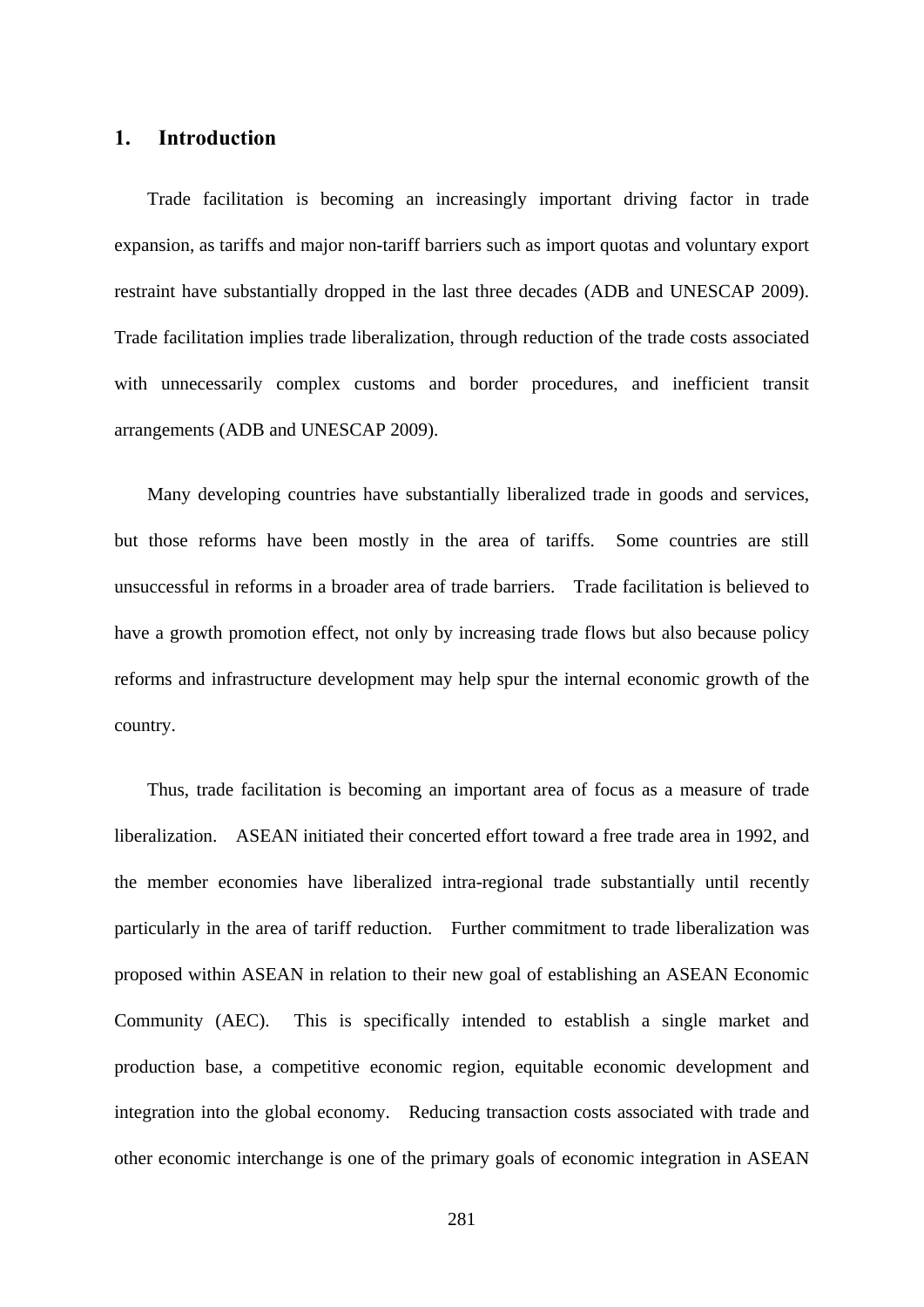(Lee and Plummer, 2011). The ASEAN Economic Community Blueprint<sup>1</sup> states specific focus related to trade facilitation, namely, (1) developing simple, harmonized and standardized trade an customs processes, procedures and related information flows, (2) integration of customs structures and e-customs system, and (3) establishing developing national single windows as well as an integrated ASEAN single window, among others (Layton, 2007).

ASEAN comprises a diverse set of countries, in terms of their level of trade facilitation, ranging from countries that are far behind the global average to Singapore which is one of the world's best. Those countries which lag behind are also not active in international trade and are characterized by low income. This highlights the importance of countries catchingup in the process of economic integration, and in the regional economic growth of ASEAN.

The complexities in regard to non-tariff measures in general, and the lack of a precise definition of trade facilitation, have, however, made it difficult to quantify the benefits of trade facilitation reform and, thus, to provide targets for each country. This report tries to evaluate the extent of trade facilitation of countries worldwide, by constructing relevant indices as an effort to quantify the level of trade facilitation according to Wilson, Mann and Otsuki (2005), but with a greater time period coverage (2004-2008) and more countries (99 countries). A particular focus is given to the ASEAN member countries. Performance of the ASEAN countries is investigated over time, and is compared with the other developing regions, as well as with the OECD countries. As the next step, a regression analysis is used to estimate the effect of trade facilitation on trade flows, by using a gravity model, and a

 $\overline{a}$ 

<sup>&</sup>lt;sup>1</sup> "ASEAN Economic Community Blueprint" http://www.aseansec.org/21083.pdf.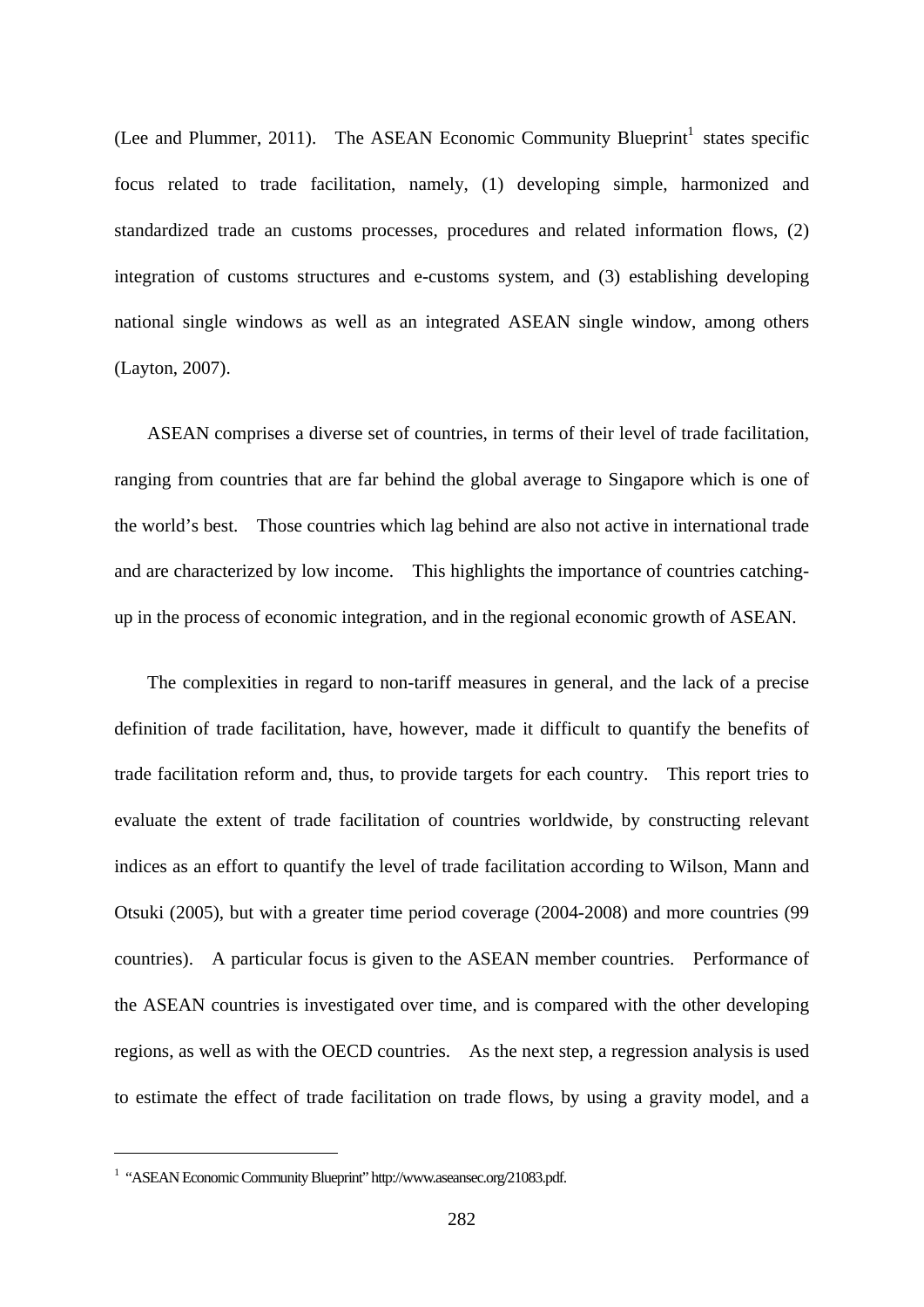simulation analysis is conducted to demonstrate gains from trade facilitation reforms.

This chapter is organized as follows. Section 2 investigates the trade profile of the ASEAN region. Section 3 explains our approach to measuring trade facilitation, and evaluates regions and individual countries in terms of their level of trade facilitation. Section 4 explains the empirical model to be used to estimate the effect of trade facilitation on trade flows. Section 5 conducts simulations of trade gains under alternative scenarios. Section 6 provides conclusions and policy implications.

#### **2. Trade profile of the ASEAN region**

Figure 1 indicates that ASEAN's manufacturing trade nearly doubled from 2000 to 2008. Intra-regional trade in ASEAN accounted for approximately one-third of its total trade in 2000. This implies that the ASEAN region relies for its trade, predominantly exports, on the countries outside ASEAN. The share of its exports to countries outside the region grew very rapidly, to account for approximately three quarters of its total trade. The growth in ASEAN's intra-regional trade was positive but relatively slow. This perhaps implies that the potential for growth in intra-regional trade has not been fully exploited.

The decline of tariffs in the ASEAN countries can partly account for ASEAN's trade expansion in the 2000s. But, improved trade facilitation also may have contributed to the trade expansion. For example, the number of days needed for an import decreased dramatically in Cambodia from 55 days in 2005 to 30 days in 2009 according to the World Trade Indicators of the World Bank. We will investigate the trends of trade facilitation in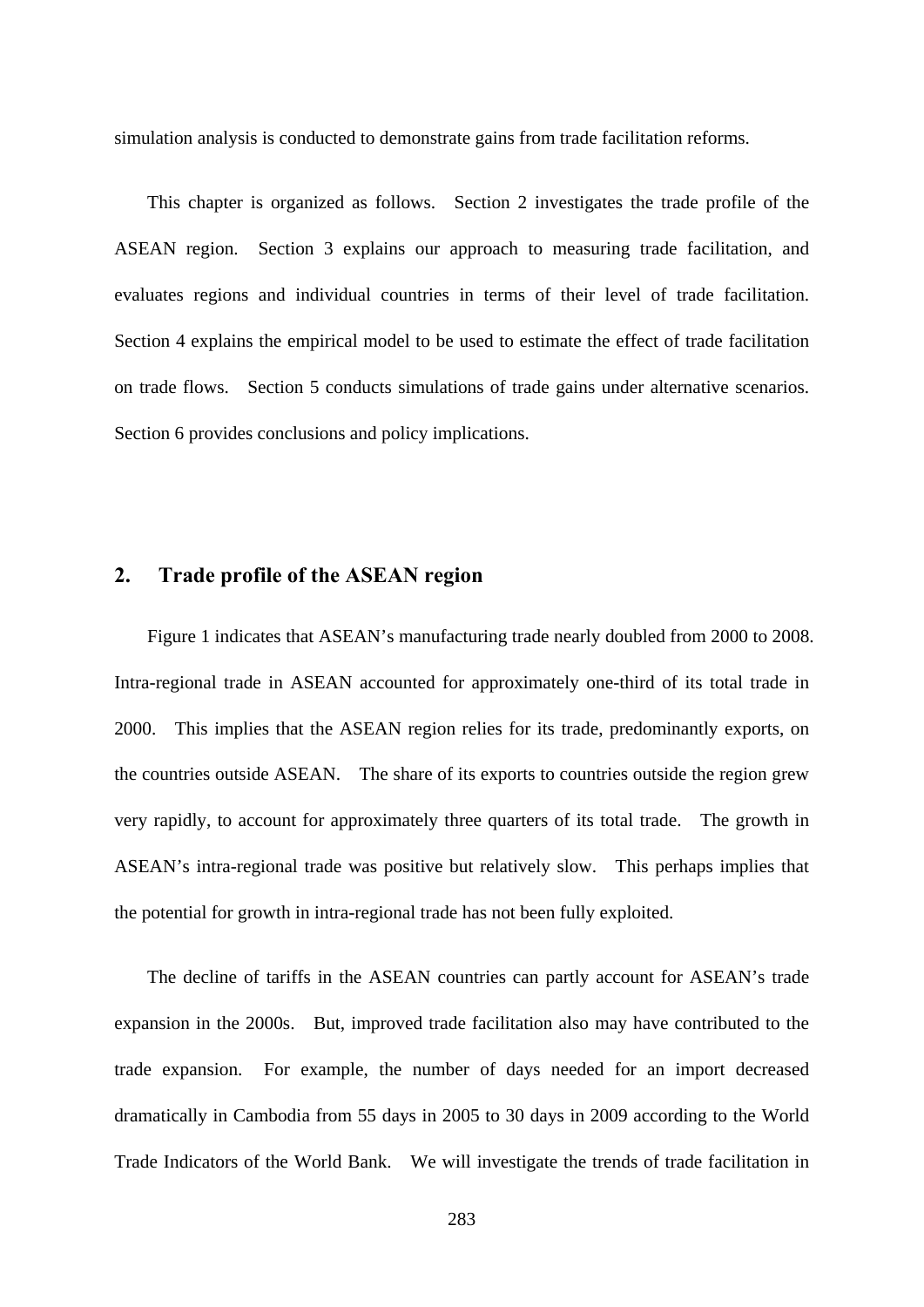ASEAN in more detail in Section 3.



**Figure 1. ASEAN's intra- and inter-regional trade in manufactured goods 2000-2008** 

Source: Author's calculation based on UN Comtrade database.

#### **3. Evaluating performance of ASEAN in trade facilitation**

There is no clear definition of trade facilitation, since it varies depending on the extent of measures to be included. In a broader sense, it covers all the measures that affect the movement of goods between buyers and sellers, along the entire international supply chain (ADB and UNESCAP, 2009). In a narrow sense, trade facilitation simply addresses the logistics of moving goods through ports or at customs checkpoints at national borders. A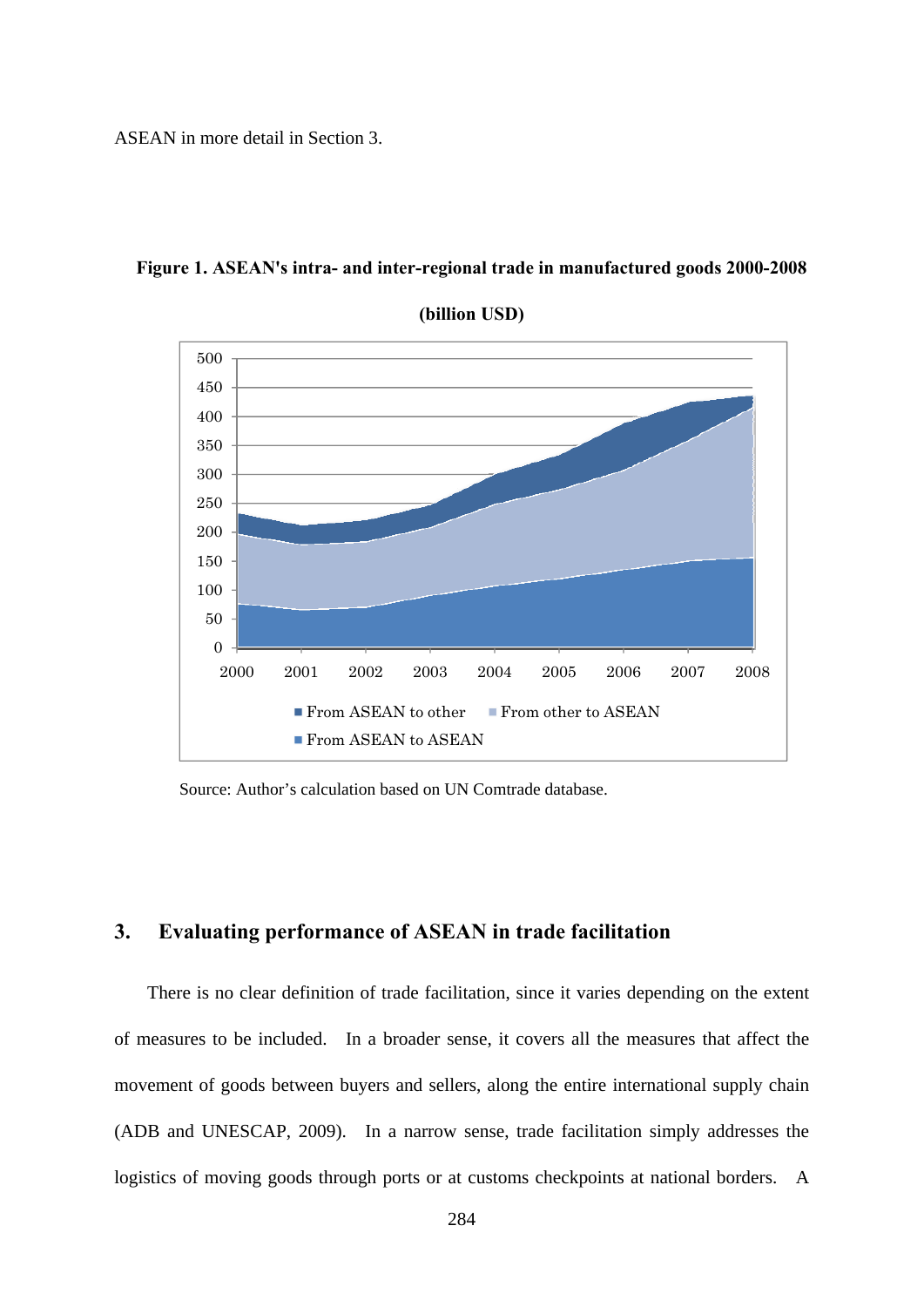broader framework for understanding trade facilitation includes a number of inter-related measures or factors, such as port reform and modernization, streamlining regulatory requirements and harmonizing standards, as well as customs regimes. For example, OECD adopts a broad definition i.e. "the simplification and harmonization of international trade procedures including the activities, practices and formalities involved in collecting, presenting, communicating and processing data, and other information required for the movement of goods in international trade". Wilson, Mann and Otsuki (2005) provided multiple indices to measure a country's performance in trade facilitation, following the broader definition. We follow the broader definition of trade facilitation in our analysis of its effect.

#### **3.1. Constructing the Indicators of Trade Facilitation**

Based on a broader definition of trade facilitation, there are various measures and measurement approaches proposed in the literature. The class of direct measurements includes; time needed for customs clearance, need for irregular payment at customs, and shipping charges. These types of measures are likely to be direct and specific. Indirect measurements include those derived from the gap between the domestic and international prices of goods, including the tariff equivalent of non-tariff barriers. Indirect measurementsfrequently indices- are typically abstract and unit free, and, sometimes, qualitative rather than quantitative.

The time needed for customs clearance is a frequently used measurement of trade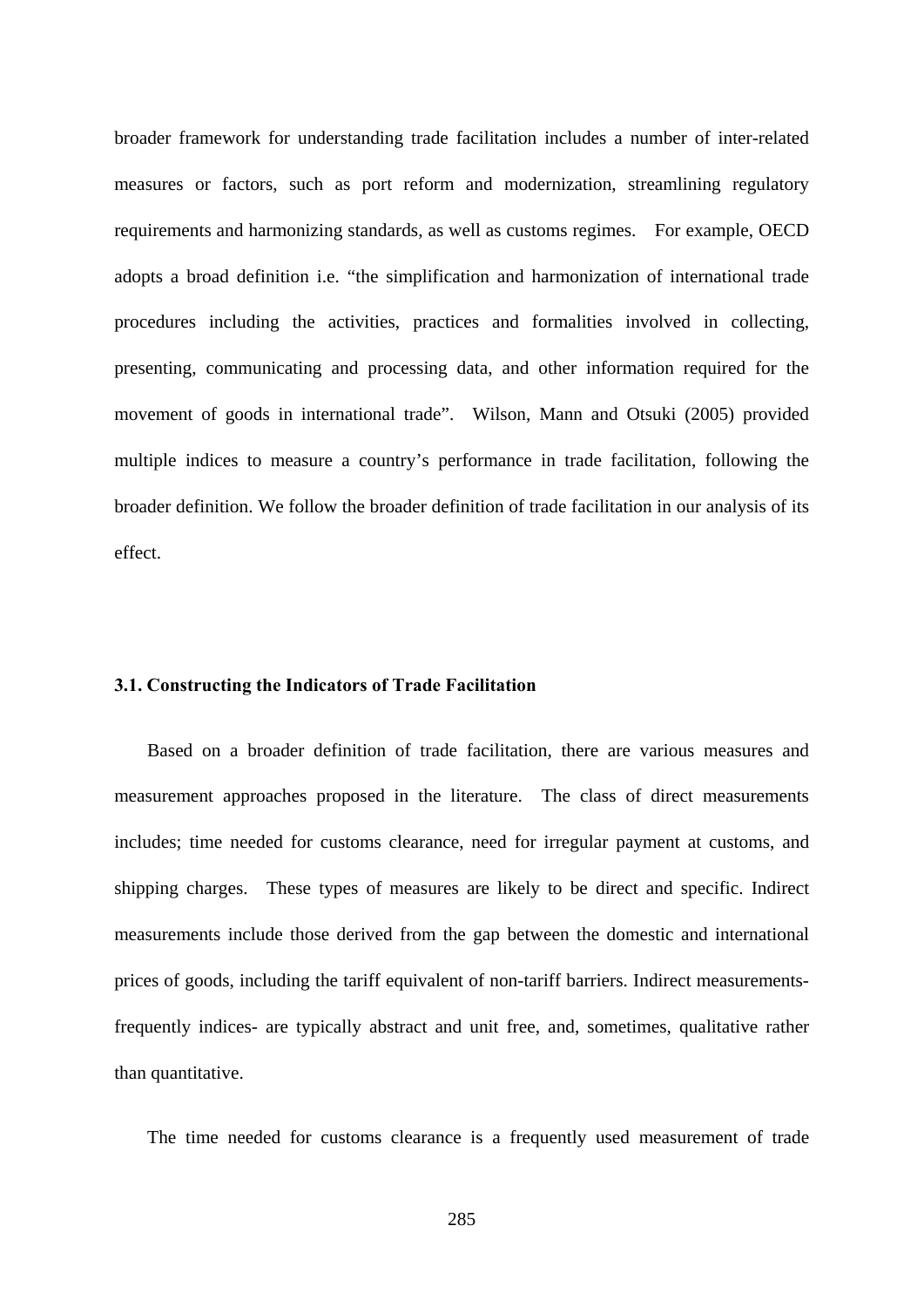facilitation. The World Bank's "Doing Business" reports present a variety of measurements of trade facilitation based on cross-country firm surveys. These include days to clear customs, port and terminal handling, and number of inspections for imports. Fink, Mattoo and Neagu (2002) use the share of liner transport charges in import values of a particular good as their measure of maritime transport cost. In the World Bank "Technical Barriers to Trade" survey, product redesign costs and other costs incurred in complying with foreign standards, are directly collected from surveyed firms in developing countries.

The Asia-Pacific Economic Cooperation forum (APEC) (1999) has proposed the use of the amount of reduction of unit import prices as a measure of trade cost reduction. Similarly, a tariff equivalent has often been mentioned as a measure of insufficient trade facilitation, more generally of non-tariff barriers. A tariff equivalent is useful when one is unable to identify individual influencing factors, since it represents the effect of all influencing factors. The drawback is that it is difficult to isolate the effects of individual factors. More sophisticated approaches try to identify the degree to which particular barriers, such as technical regulations, contribute to the total tariff equivalent (Kee, Nicita and Olarreaga, 2006).

Wilson, Mann and Otsuki (WMO, hereafter) (2003) developed indicators to measure four areas of trade facilitation, namely; port efficiency, customs environment, regulatory environment and E-business usage, for APEC member economies. WMO (2005) extended this study to cover 75 countries, with a minor modification of the indexed inputs of Ebusiness usage and a name-change to "service sector infrastructure". APEC (2004) applied the gravity model framework of WMO (2003) to estimate the impact of trade facilitation and

286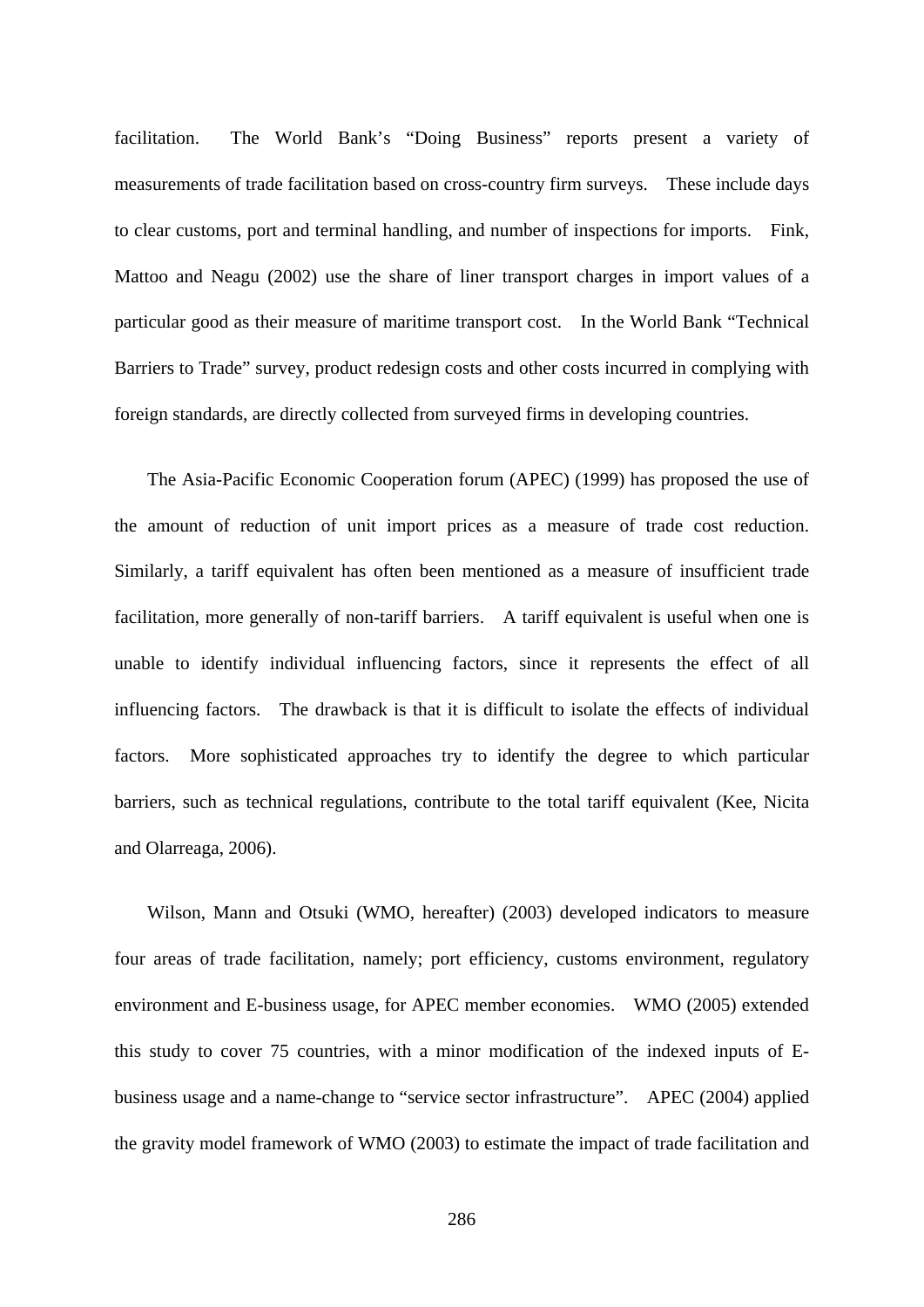tariff reduction on trade in 15 APEC member countries. Walkenhorst and Yasui (2003) also constructed an index of border process quality, and an index of time for border clearance. It was made up of sub-indices, namely, customs efficiency, hidden import barriers, administrative integrity and trade facilitation commitments. Index approaches allow utilization of qualitative information as well as quantitative data, and thus make comparison possible between different types of data. Layton (2007) developed logistic performance index and sub-components such as documents required to export and import, and customs clearance time, for the ASEAN and OECD countries. Hollweg and Wong (2009) also developed various logistics restrictiveness indices for the ASEAN + 6 countries, including the barriers to trade and investment in the areas of customs procedures and maritime/aviation/road transport.

Each class of measures has advantages and disadvantages. The direct measures allow a relatively straightforward interpretation of how specific trade costs affect bilateral trade, as there is no or little data manipulation. Such measures, however, capture only very specific aspects of trade facilitation. The indirect measures are useful in measuring the aggregate effects of various barriers, but it is difficult or impossible to isolate each effect. The indexed measures reflect various distinct aspects of trade facilitation, and the possibility of data manipulation leaves researchers a certain flexibility to construct data from different sources. The drawback of these measures is, however, that interpretation is quite arbitrary. Therefore, their association with policy goals is not always straightforward.

Quantitative measures are useful in understanding to what extent developing countries lag behind in each area of trade facilitation. The World Bank report (2006) provides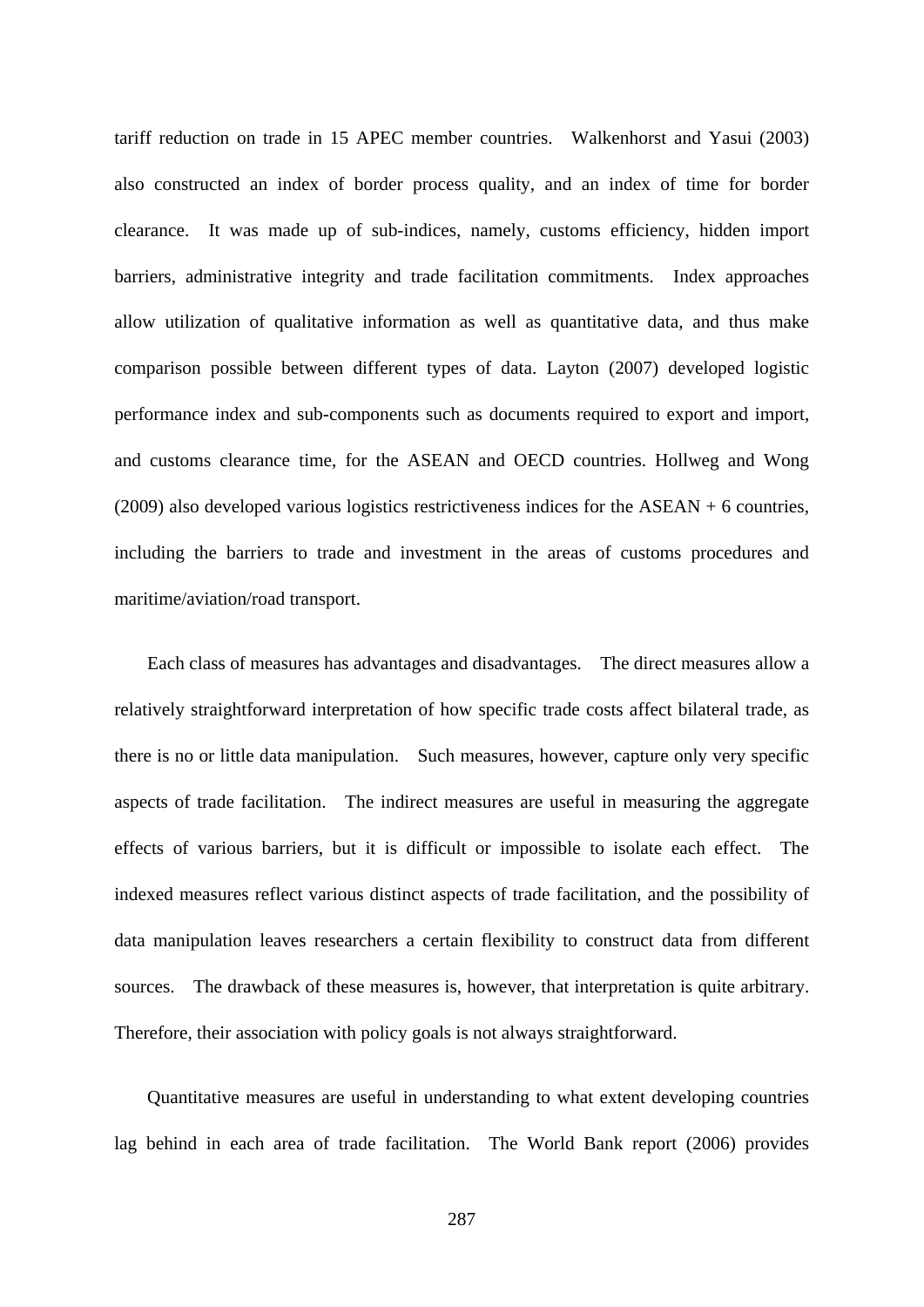evidence that addresses this point. While the total time taken to import was 14 days on average in OECD countries and 28 days in East Asia and the Pacific, it took 47 days in South Asia. Trade in Africa took the longest time -59 days on average- to make an import. Typical regulations in Sub-Saharan Africa required 18 signatures from domestic regulatory agencies as compared to 3 signatures in OECD countries and 7 signatures in East Asia and the Pacific. On average it still takes 3 times as many days, nearly twice as many documents and 6 times as many signatures to trade in a poor country as it does in rich countries.

In this report we update the trade facilitation indicators developed for a single timeperiod in WMO (2005) to include more countries (99 countries) and a longer time (from 2004-2008). Our trade facilitation indicators are;

- Port efficiency for each country  $J$  is the average of two indexed inputs from the Global Competitiveness Report (GCR):
	- o Port facilities and inland waterways (integers from 1 (poorest) to 7 (best))
	- o Air transport (integers from 1 (poorest) to 7 (best))
- Regulatory environment for each country  $J$  is constructed as the average of indexed inputs from the World Competitiveness Yearbook (WCY) and World Bank Governance Indicators (WBGI):
	- o Transparency of government policy is satisfactory (WCY)
	- o Control of corruption (WBGI)
- Customs environment for each country *J* is constructed from an indexed input from GCR: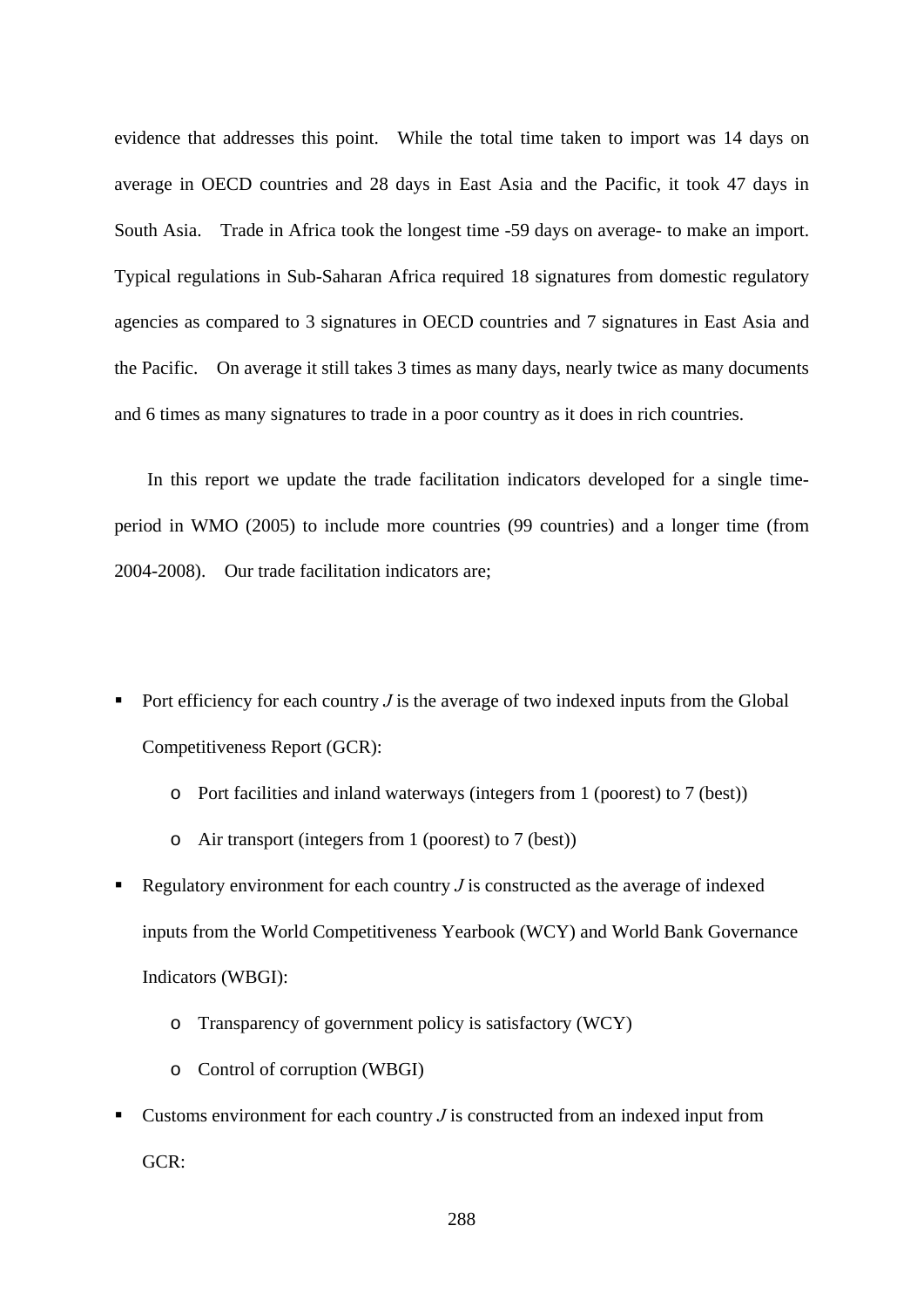- o Hidden import barriers (integers from 1 (poorest) to 7 (best))
- Service sector infrastructure for each country  $J$  is from the Global Information

Technology Report (GITR):

o Effect of internet on business (integers from 1 (poorest) to 7 (best)) .

First, we normalize each input into the range from 1 to 7 in order to be consistent with the range used in GCR and GITR because the majority (four out of the six) of the raw data come from these reports.

An "indexed input" for economy  $J (J = 1, 2, \dots, N)$ :

$$
\overline{II}_J = 1 + 6 * \frac{II_J - \min II_J}{\max II_J - \min II_J},
$$

where the numeral denotes the "raw" data for economy J such as "air transport". In the case of two inputs (port efficiency and regulatory environment), we take an average of the two inputs.

#### **3.2. Performance of the ASEAN countries in trade facilitation**

Table 1 shows the descriptive statistics of the indexed indices and the aggregated indices. Figure 2 shows the average index scores of the ASEAN countries and the world average; they are quite similar. This is perhaps because ASEAN includes countries with diverse stages of development. The highly developed countries such as Singapore seem to keep the average performance of the ASEAN higher than the developing regions as a whole.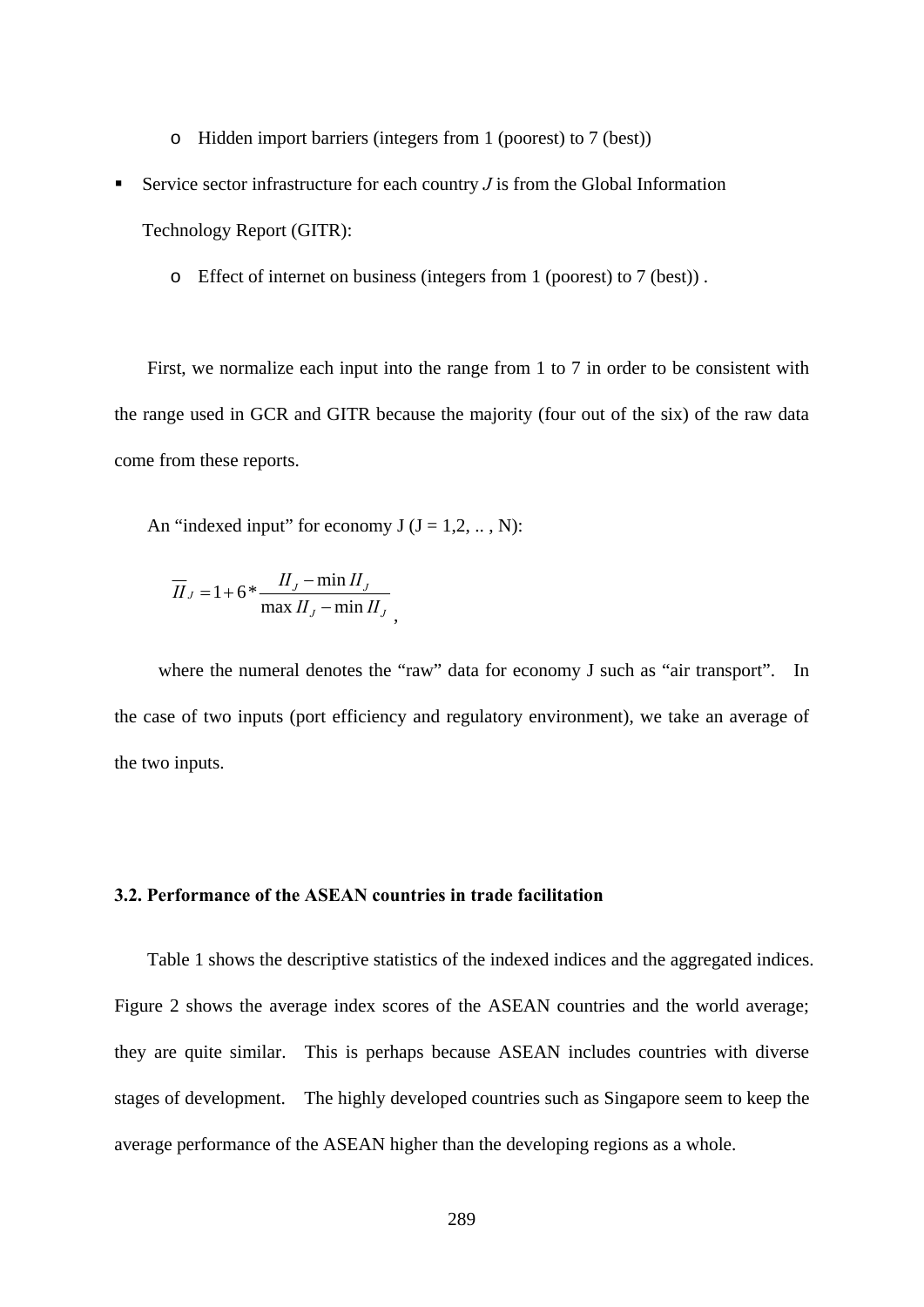| Category                                       | <b>Indexed Inputs</b>                  | Mean  | Std. Dev. | Min   | Max   |
|------------------------------------------------|----------------------------------------|-------|-----------|-------|-------|
| <b>Port Efficiency</b>                         | Water transport facilities             | 3.955 | 1.355     | 1.100 | 6.900 |
|                                                | Air transport facilities               | 4.607 | 1.164     | 1.700 | 6.900 |
| Aggregated index                               |                                        | 4.287 | 1.201     | 1.450 | 6.900 |
|                                                |                                        |       |           |       |       |
| <b>Regulatory</b>                              | Transparency of government policies    | 3.797 | 1.724     | 1.000 | 7.000 |
| <b>Environment</b>                             | Control of corruption                  | 3.742 | 1.244     | 1.000 | 7.000 |
| Aggregated index                               |                                        | 3.693 | 1.267     | 1.075 | 6.913 |
| <b>Customs Environment</b>                     | Prevalence of trade barriers (inverse) | 4.596 | 0.848     | 2.100 | 6.700 |
| <b>Service Sector</b><br><b>Infrastructure</b> | <b>Extent of Business Internet Use</b> | 4.098 | 1.003     | 1.790 | 6.410 |

#### **Table 1. Descriptive statistics of the trade facilitation indicators**

Source: Author's calculation based on GCR, GITR, WBGI, and WCY.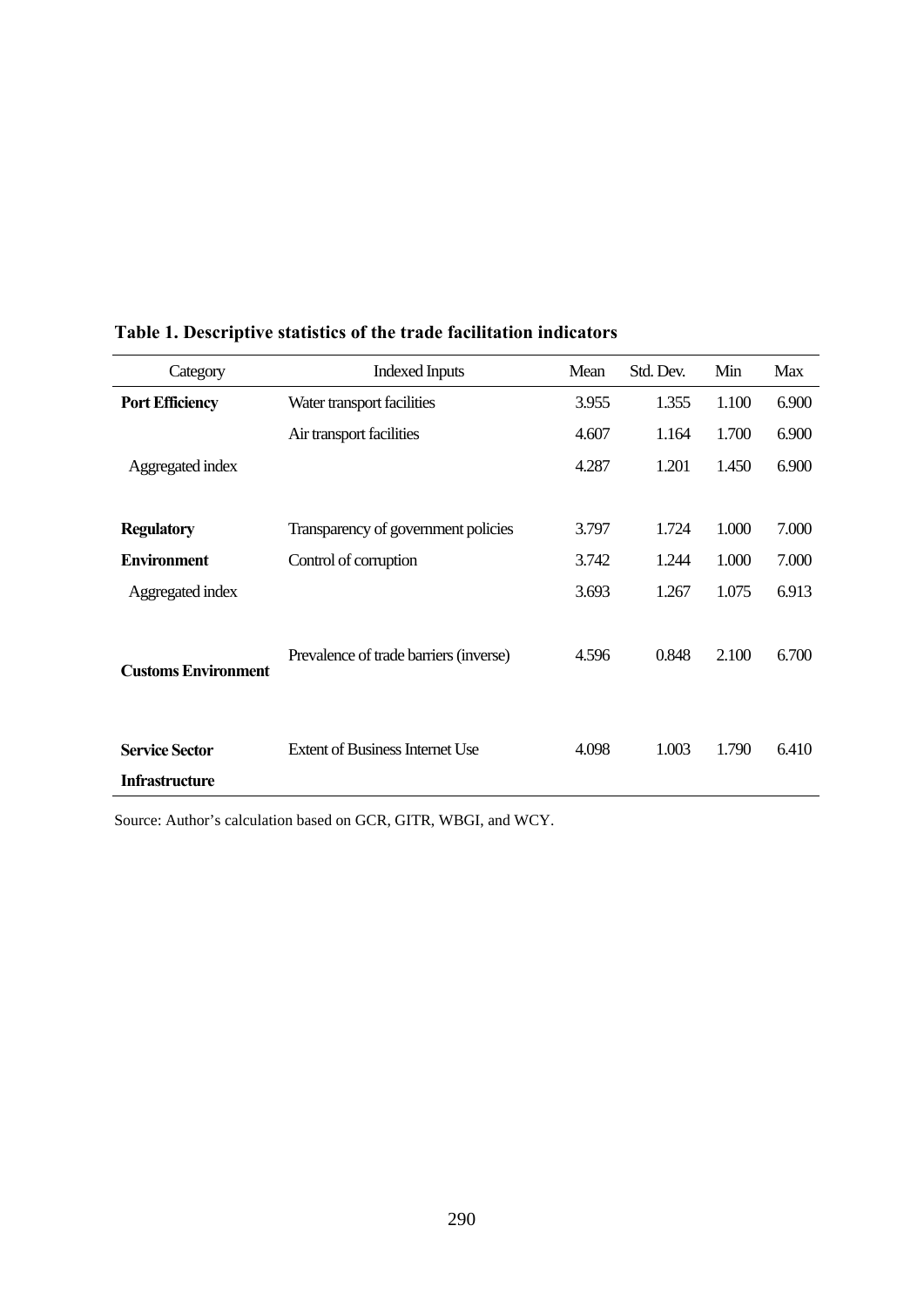

**Figure 2. Four trade facilitation indicators of ASEAN and the world in 2004 and 2008** 

Source: Author's calculation based on GCR, GITR, WBGI, and WCY.

Figures 3a-3d depict average index scores across regions from 2004 to 2008. Overall, the performance of the ASEAN is relatively better than other developing regions. Port efficiency of the ASEAN or the East Asia and Pacific region (EAP) is the second largest among the developing regions. The EAP average is slightly lower than the ASEAN average. The score is still far below the OECD average, but the ASEAN's score is slightly increasing over time, indicating that it is catching up with the OECD.

The regulatory environment indicator of the ASEAN or EAP is close to LAC (Latin America and Caribbean) and ECA (Europe and Central Asia), and far lower than MENA (Middle East and North Africa). Its average scores are also not significantly higher than the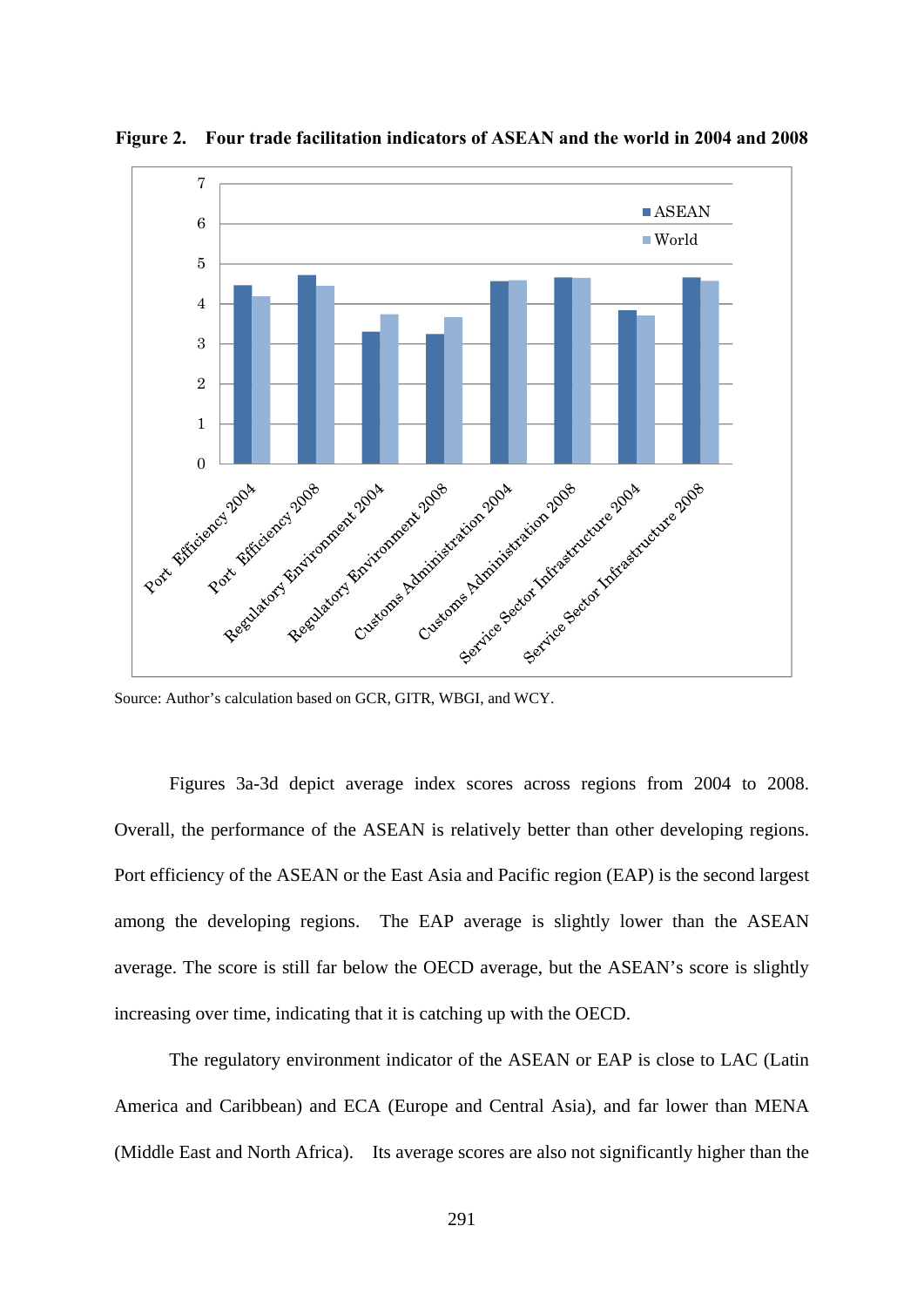region with the lowest score. The variation of customs environment scores is quite small across the regions. The ASEAN's score is also a little lower than that of MENA in most periods. Growth is slightly positive overall but not monotonic. The relative position of the regions in regard to regulatory environment is almost unchanged over time. This implies that the ASEAN did not experience distinguishable improvement relative to the other regions. Yet one needs caution in interpreting the score of regulatory environment, as the scores of regulatory environment are almost unchanged over time. This is mainly because "control of corruption", one of the inputs to this indicator, is normalized such that the mean is constant over time.

In customs environment, the ASEAN or EAP is the second highest next to MENA among the developing regions. It exhibits positive but very small improvement from 2004 to 2008. The gap from the OECD and MENA is still significant in 2008. The difference between the developing regions is not large in this category of trade facilitation.

In service sector infrastructure, the ASEAN or EAP is the highest among the developing regions. The gap from the OECD is large, but this region shows a rapid improvement toward 2008. However, the other developing regions grew rapidly as well, with some regions exhibiting even higher growth rates.

292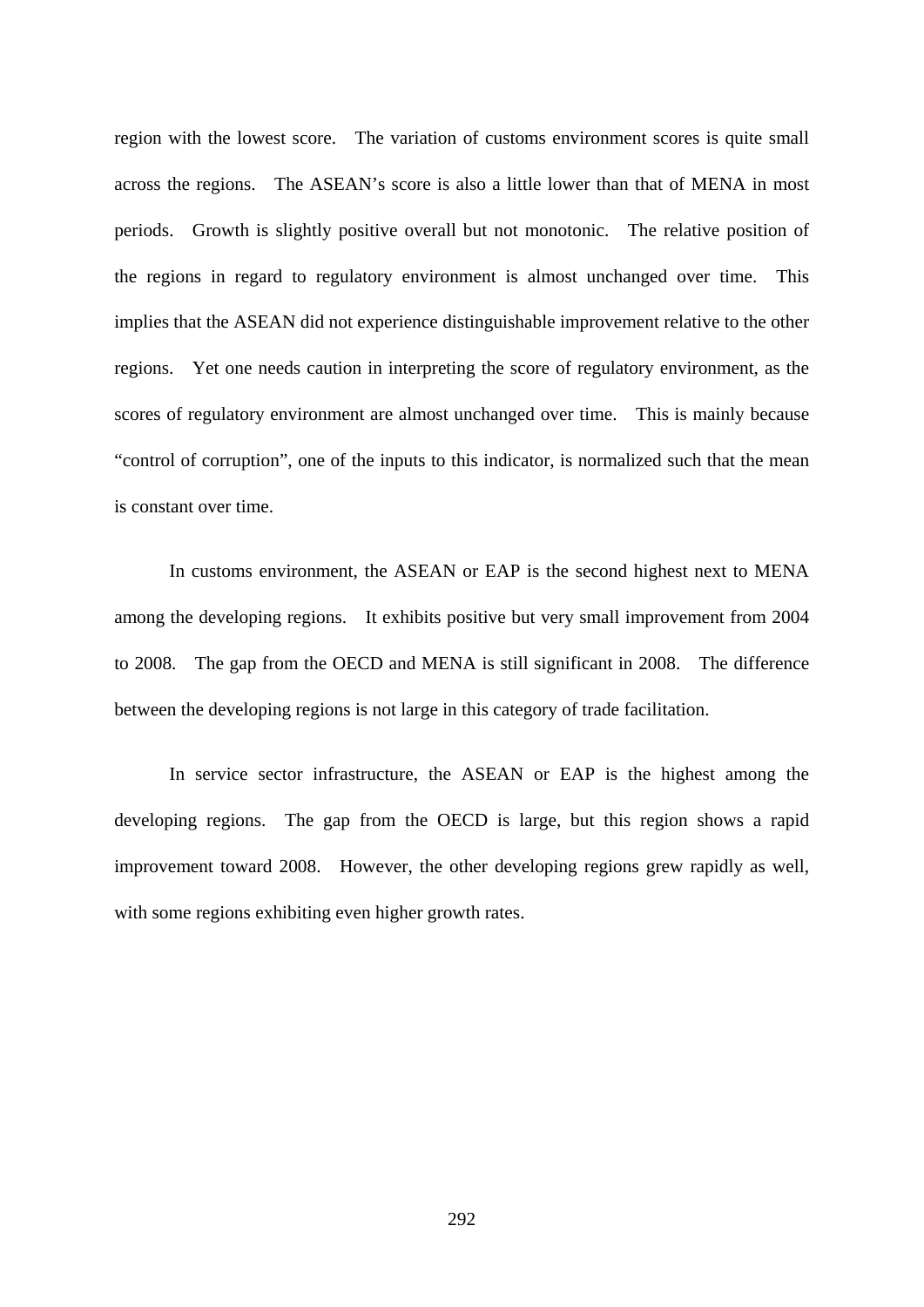

**Figure 3a. Port efficiency by region 2004-2008** 

Source: Author's calculation based on GCR, GITR, WBGI, and WCY.



**Figure 3b. Regulatory environment by region 2004-2008** 

Source: Author's calculation based on GCR, GITR, WBGI, and WCY.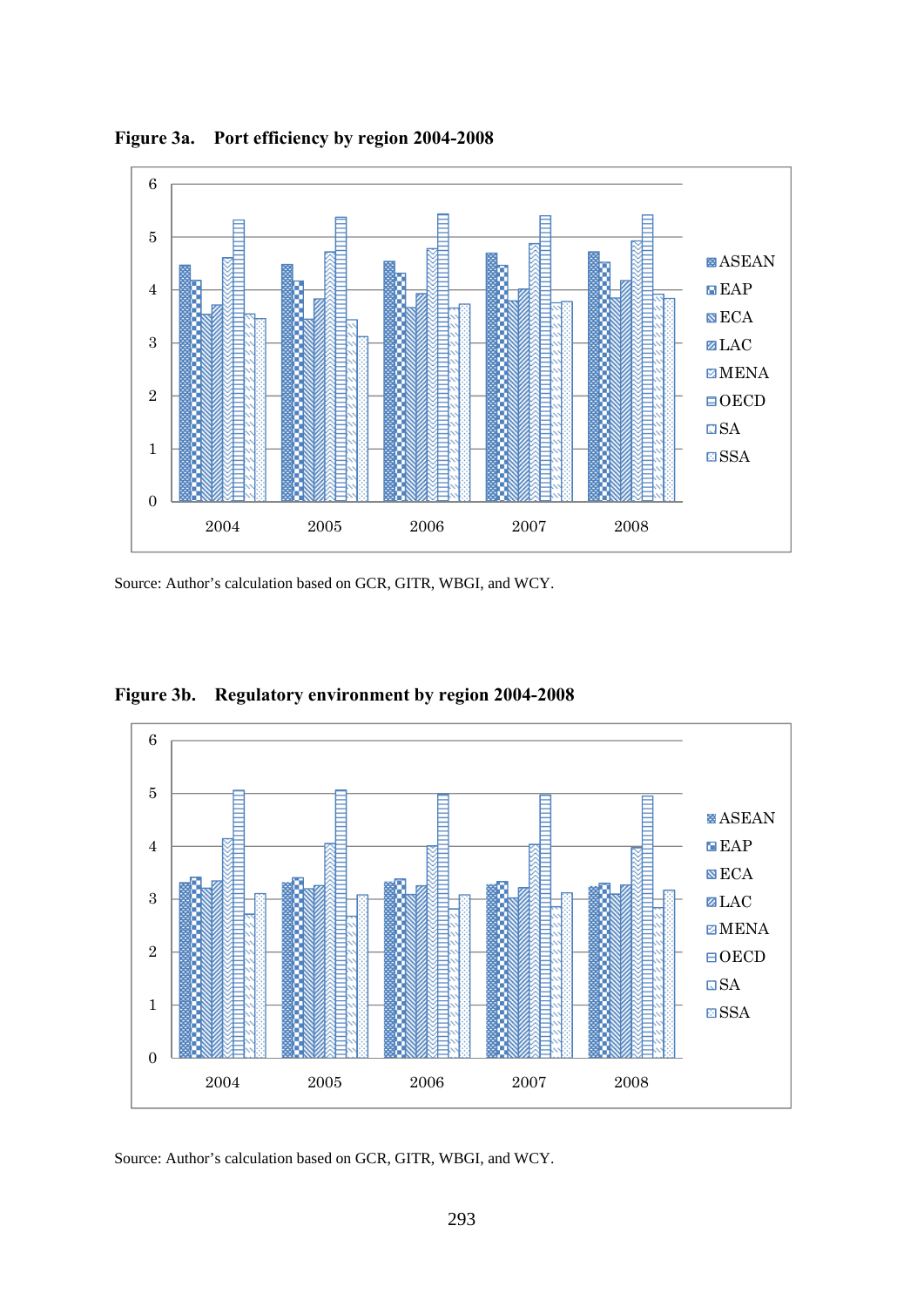

**Figure 3c. Customs environment by region 2004-2008** 

Source: Author's calculation based on GCR, GITR, WBGI, and WCY.



**Figure 3d. Service sector infrastructure by region 2004-2008** 

Source: Author's calculation based on GCR, GITR, WBGI, and WCY.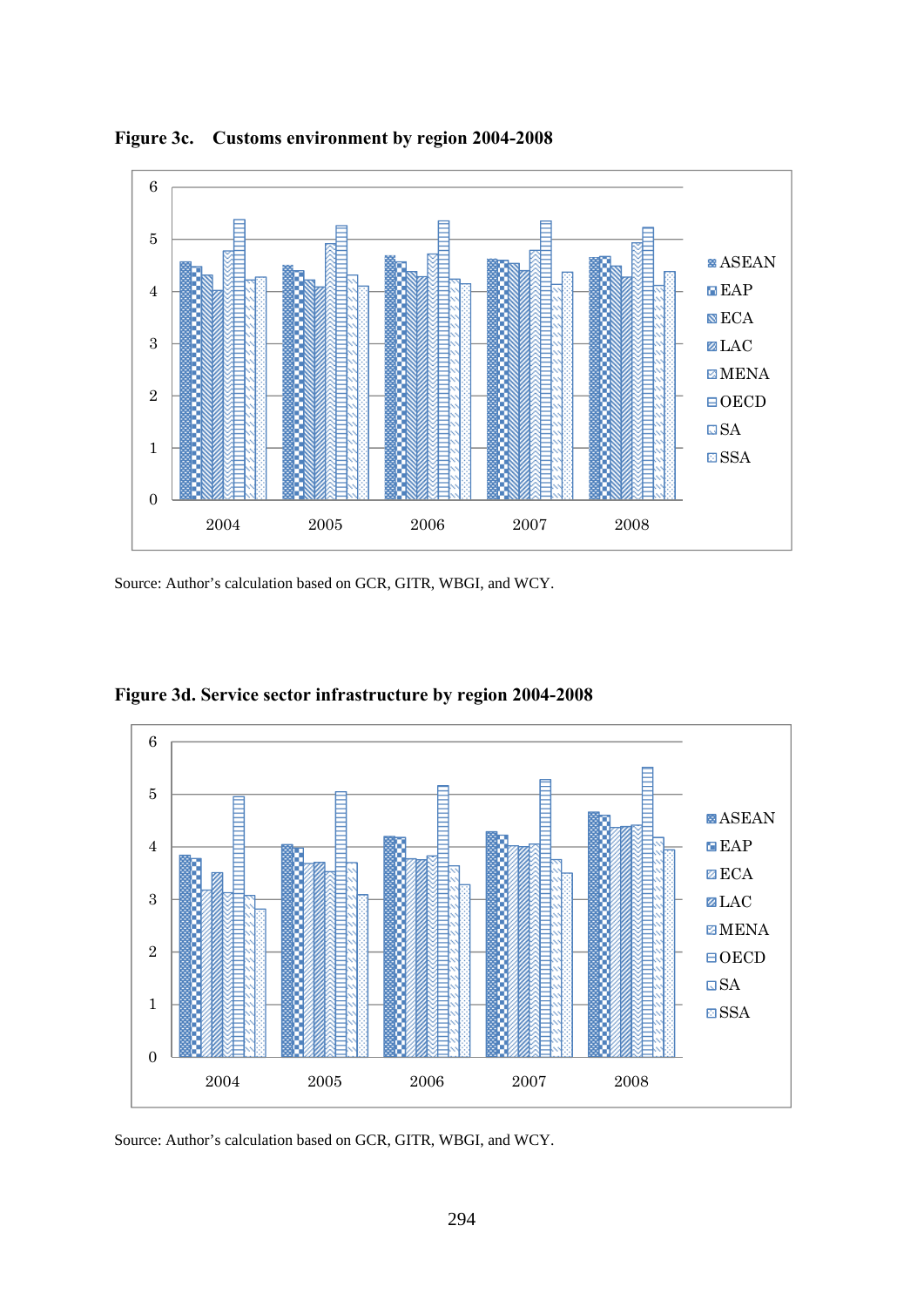Figures 4a-4d present the trade facilitation scores of each of the ASEAN member countries in 2004 and 2008. There are countries in ASEAN that are missing in 2004 or both 2004 and 2008; Brunei is missing in 2004 except Figure 4b and Lao PDR and Myanmar are missing in both years.

In port efficiency, Singapore is 6.9 in both years, and is highest in the sample. The second highest is Malaysia, 5.9 in 2004 and 5.7 in 2008. The third is Thailand which grew substantially from 4.9 in 2004 to 5.3 in 2008. Indonesia is the fourth, having 3.8 in 2004 and 4.1 in 2008. The Philippines was the fifth in 2004, but its score decreased in 2008 from 3.4 to 3.3, making it the lowest. Vietnam and Cambodia which were the lowest, grew from 3.2 to 3.7 and 3.8, respectively. In 2008 ASEAN countries above the global average (4.4) included Singapore, Malaysia, Thailand and Brunei.

In regulatory environment, Singapore is highest (6.3) in both years, followed by Brunei (4.2 in 2004 and 4.4 in 2008), and Malaysia (3.6 in 2004 and 3.3 in 2008). There is very little change in their scores from 2004 to 2008, and some countries reduced their scores in 2008. Unlike the other categories, all but Singapore and Brunei are below the global average both in 2004 and 2008, indicating substantial inefficiencies in the area of regulatory environment.

In customs environment, Singapore also shows the highest scores in both 2004 and 2008. Malaysia and the Philippines were second and third in 2004, respectively, but became fifth, and sixth, both declining by 0.6 points. Cambodia and Vietnam remained the lowest two, but their scores rose by 0.5 and 0.7, respectively; thus, the gap between the highscore and low-score countries were narrowed. Nevertheless, 6 countries were on or below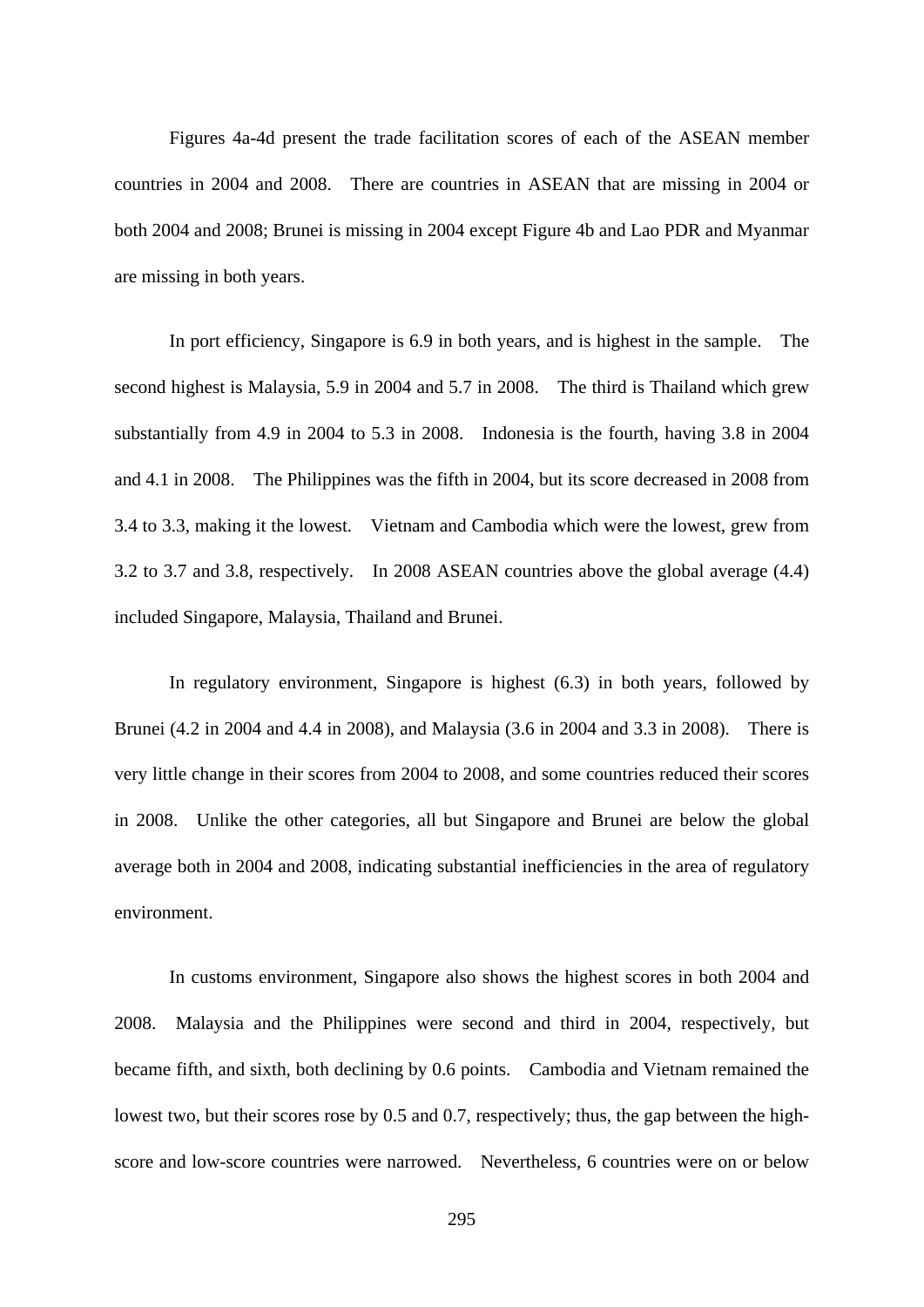the global average, and further improvement is needed for the region as a whole.

In service sector infrastructure, Singapore was top, and Malaysia was the second, in both years. The remaining countries changed ranking; the most outstanding one is Vietnam which moved up to fifth with a score of 4.5 in 2008, from the lowest position, with a score of merely 2.2 in 2004. Overall, the ASEAN achieved notable improvement from 2004 to 2008. Compared to the global average, five countries still fall short in 2008, but only by a small degree.





Source: Author's calculation based on GCR, GITR, WBGI, and WCY.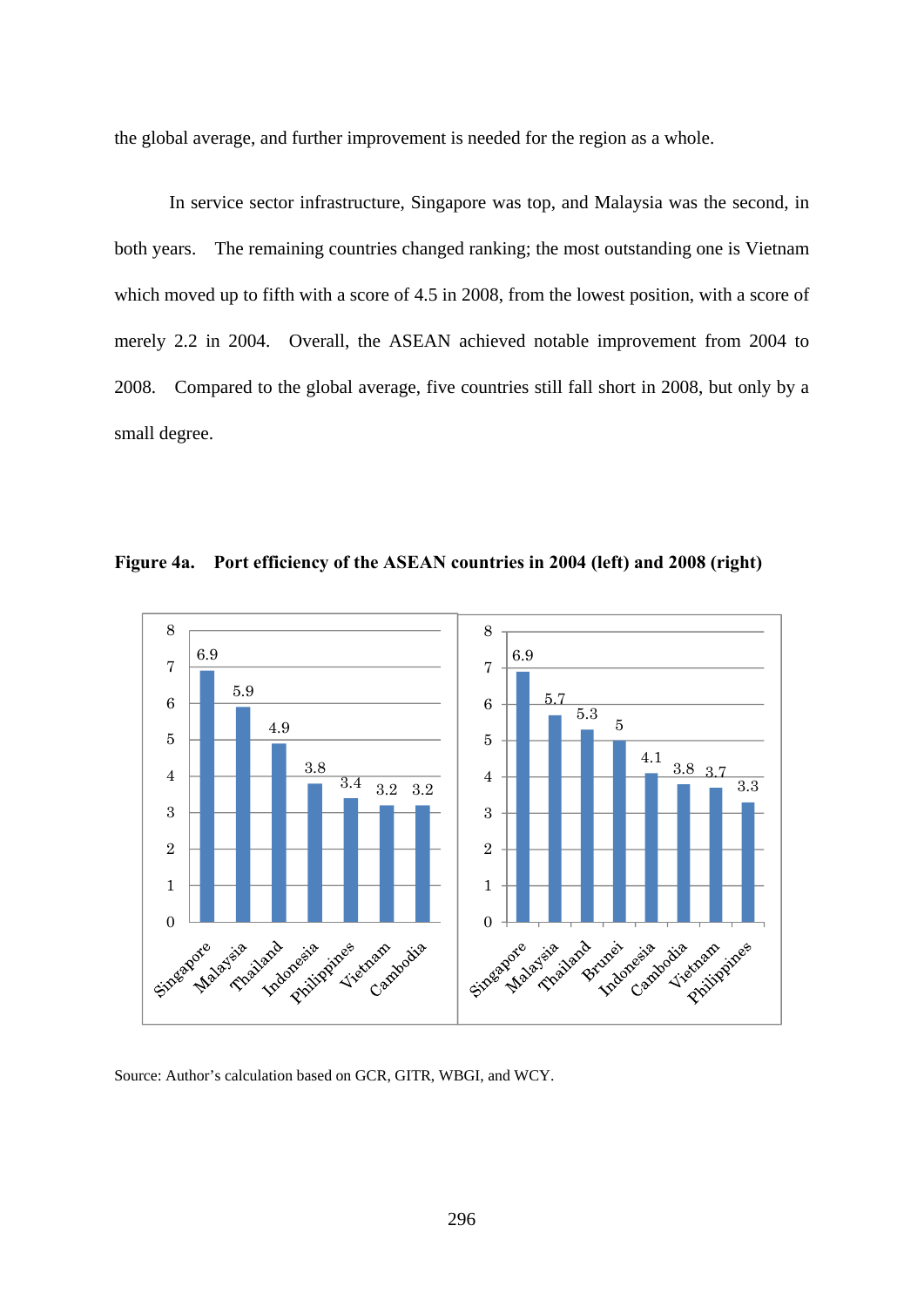

**Figure 4b. Regulatory environment of the ASEAN countries in 2004 (left) and 2008 (right)** 

Source: Author's calculation based on GCR, GITR, WBGI, and WCY.

**Figure 4c. Customs environment of the ASEAN countries in 2004 (left) and 2008 (right)** 



Source: Author's calculation based on GCR, GITR, WBGI, and WCY.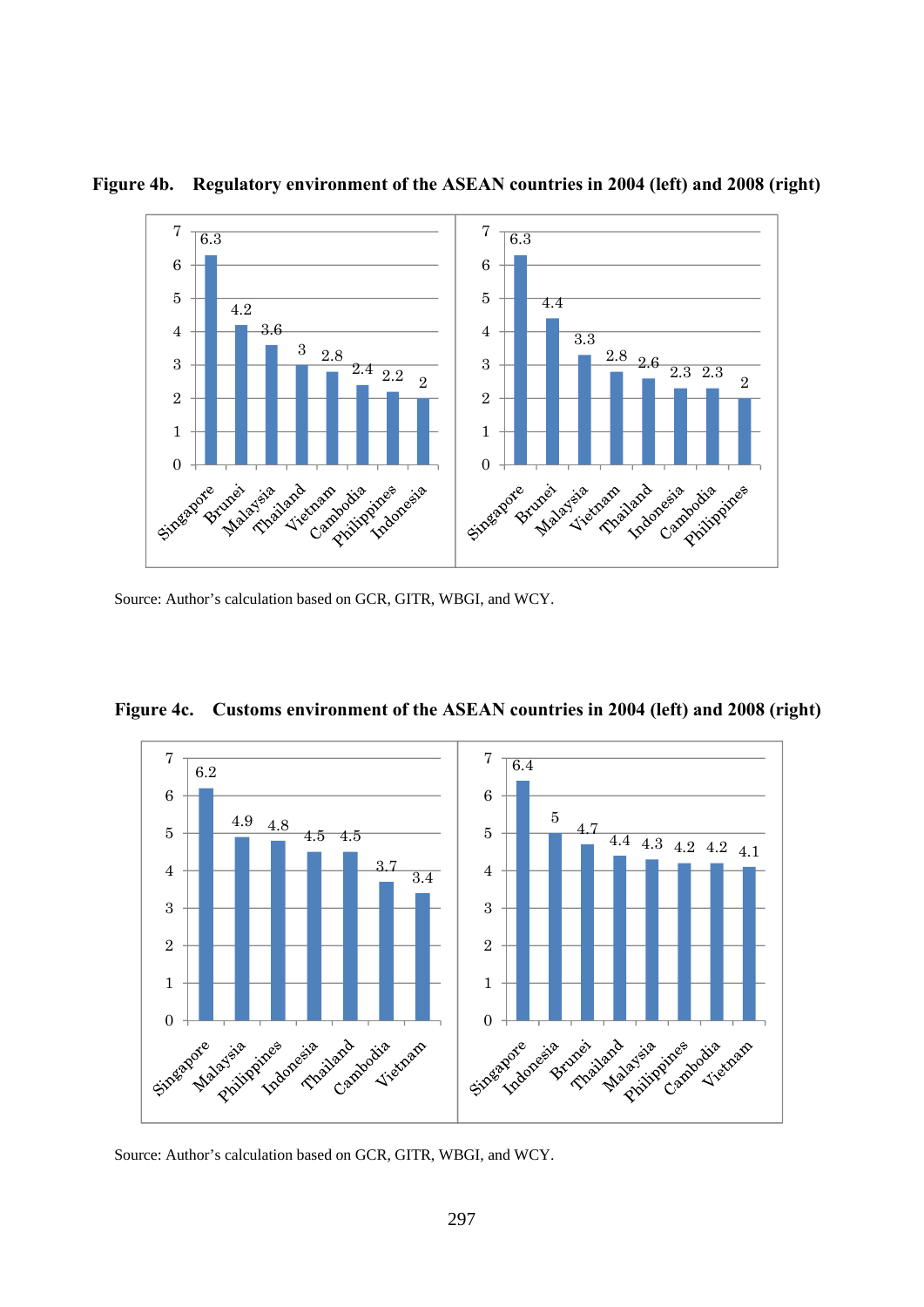

**Figure 4d. Service sector infrastructure of the ASEAN countries in 2004 (left) and 2008** 

**(right)** 

Source: Author's calculation based on GCR, GITR, WBGI, and WCY.

ASEAN countries which are also members of APEC had undertaken efforts to facilitation facilitate trade earlier than those which are not (namely, Cambodia, Lao PDR and Myanmar) as APEC had made a commitment to reduce trade-related transaction costs by 5 percent by 2006 according to the Shanghai Accord in 2001 in line with the Bogor Goals. It is generally evident that the early-committers increased their scores in most categories from 2004 to 2008. Also, our observation that Cambodia is the lowest or, at best, the third lowest among the ASEAN countries in our data confirms the superior position of the earlycommitters.

The above results of the four trade facilitation indicators are largely consistent with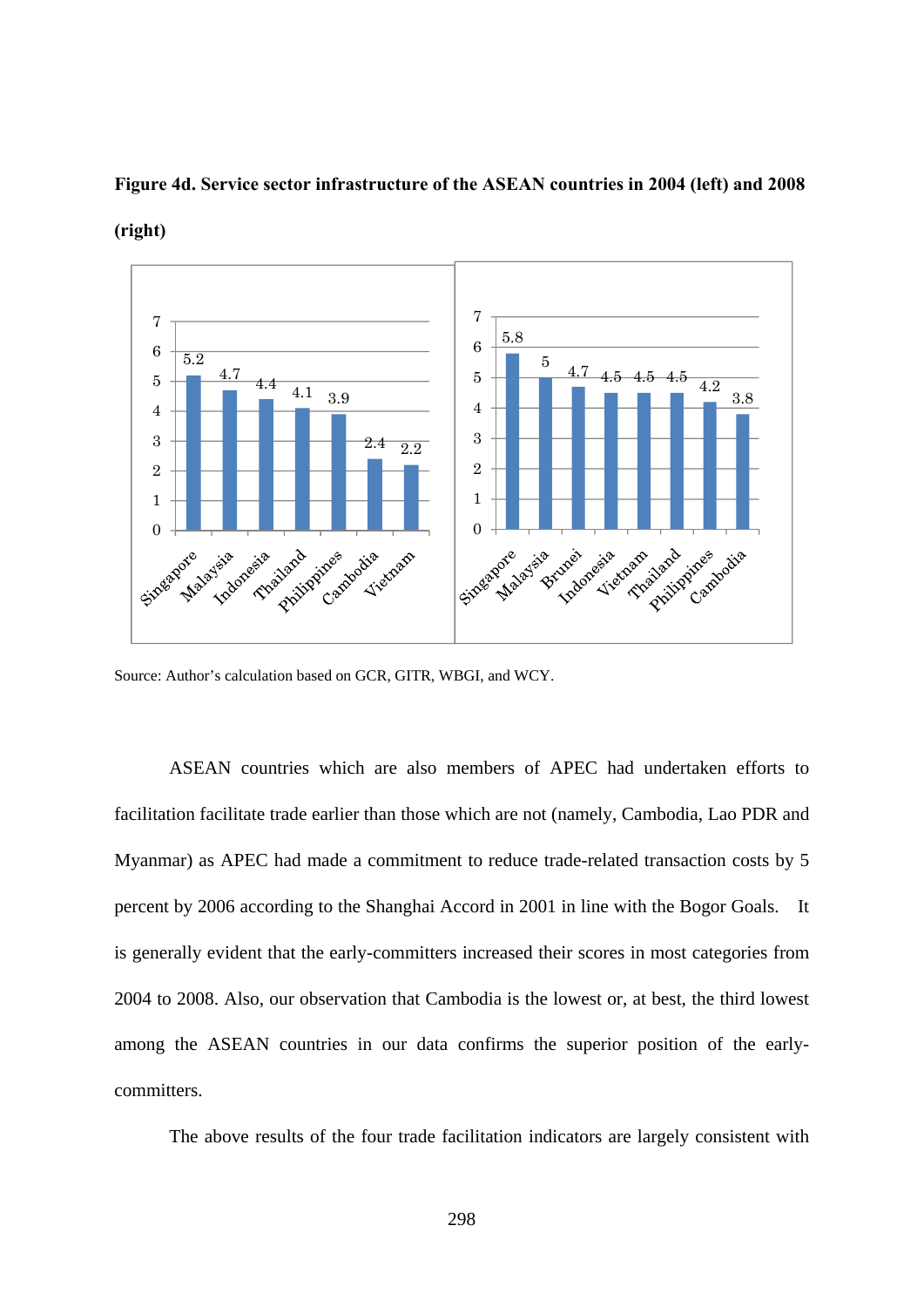those of Hollweg and Wong (2009). They found that Singapore was rated as one of the least restrictive countries in the world in terms of logistic regulations as barriers to trade. On the other hand, Malaysia, Indonesia, Lao PDR, the Philippines and Vietnam were found to be the most restrictive among ASEAN+6 countries.

The above results can also be confirmed by investigating performance indicators from other data sources. More direct measures are available from the World Trade Indicators of the World Bank, where information on Lao PDR is also available. Among the indices that are comparable to ours, we investigated data on the number of days required for import, and data on import cost per container in 2005 and 2009. As shown in Figures 5a and 5b, Singapore again exhibits the best performance (the smallest number of days for import, and the lowest import costs, respectively) in both categories and both years, and Malaysia the second in both categories in 2005 while it was the second and the third in the former and the latter categories in 2009, respectively. The ranking and trend among the ASEAN countries is quite close to what we observed earlier. A notable improvement is found in the cases of Lao PDR and Cambodia in the number of days for import while the rest are keeping up with the world in the pace of improvement. On the other hand, import cost is almost unchanged in the ASEAN countries except in Lao PDR whose cost increased dramatically. In a relative sense, the performance of the ASEAN group is slightly better than the world on average, since the cost increased slightly in the world on average. Data for Myanmar is not available in these categories of trade facilitation, but Myanmar tends to lag behind the other ASEAN countries according to Layton's (2007) comparative analysis of the ASEAN countries in logistic performance.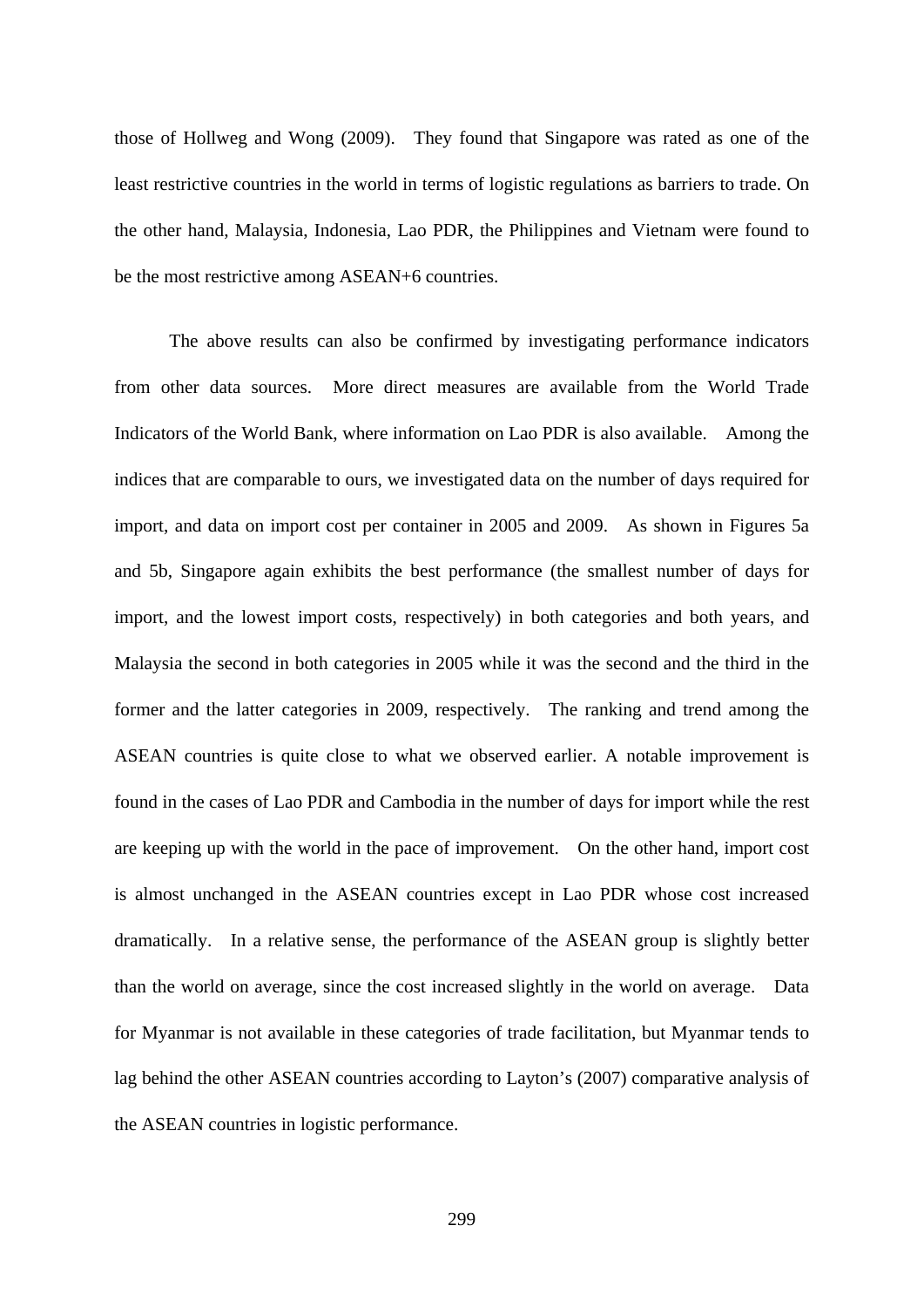

**Figure 5a. The number of days needed for import in ASEAN in 2005 (left) and 2009** 

Source: World Trade Indicators, the World Bank

**Figure 5b. Import costs in ASEAN in 2005 (left) and 2009 (right)** 



Source: World Trade Indicators, the World Bank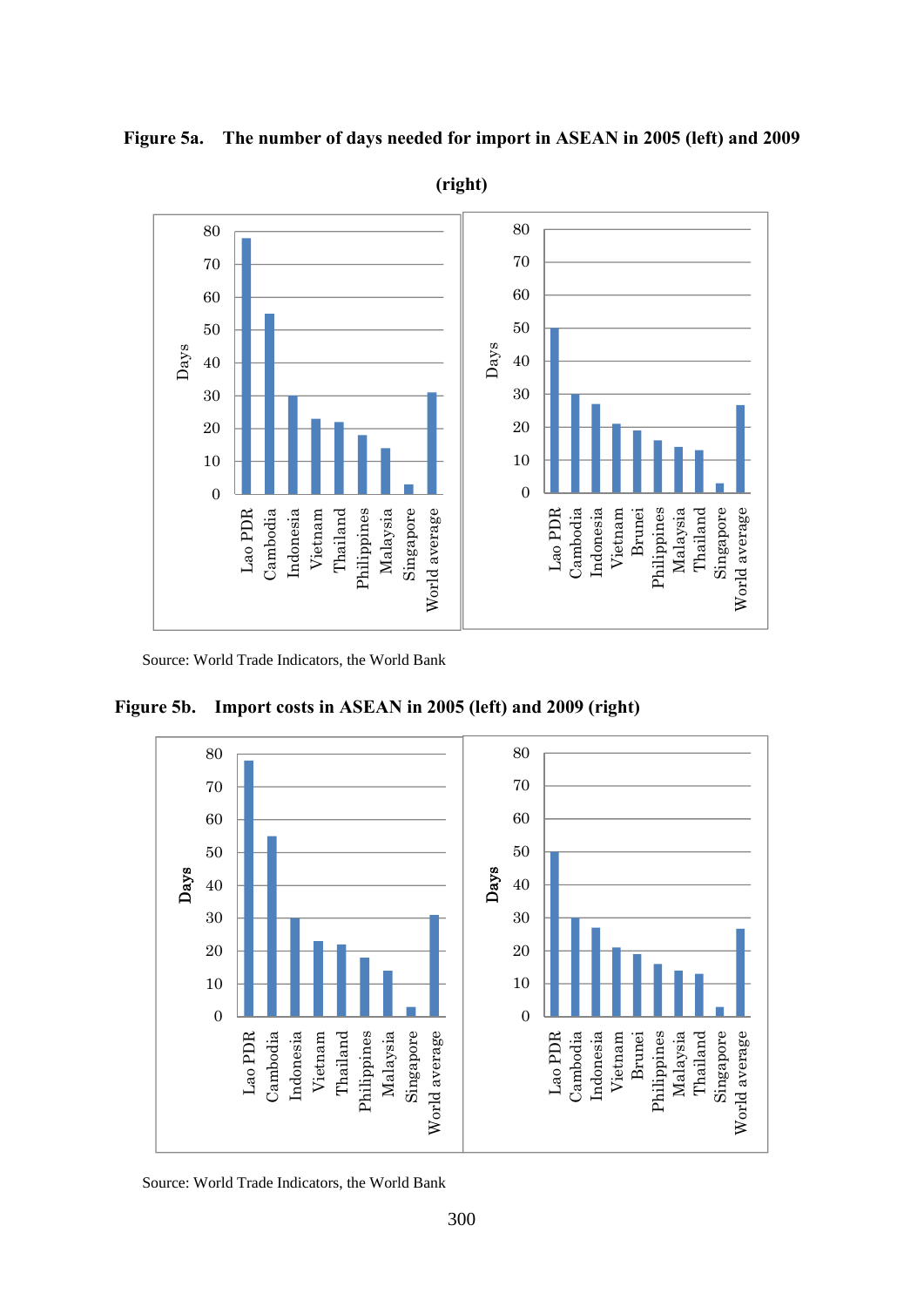#### **4. The empirical model to estimate the effect of trade facilitation**

#### **4.1 Previous studies**

A critical question of direct relevance to trade facilitation in a development context concerns the extent to which factors affecting trade transaction costs matter to trade flows, economic growth or welfare. Quantifying the gains from trade facilitation is complex and challenging, but the typically used methodologies can be categorized into the following two groups; macro-level econometric methods, and computable general equilibrium (CGE) methods.

The macro-level econometric methods attempt to estimate the impact of facilitation by regressing macro-level variables, such as trade flows and economic growth, on factors related to trade facilitation and other controls. In trade flow analysis, gravity models are typically employed. McCallam (1997) estimates the border costs in US- Canada trade, and started the trend of the gravity model application for the estimation of trade (transactions) costs. Variation or elaboration of this application can be found in many studies. Those studies largely try to isolate the trade costs that are unaccounted for by distance as a proxy for transportation costs. WMO (2005) used a simple log-linear gravity model where the trade costs are considered to vary with the above mentioned four trade facilitation indicators.

Using a computable general equilibrium (CGE) method, Walkenhorst and Yasui (2003) estimated the benefit of reducing trade transaction costs, which can be accounted for by time for border clearance and quality of border process. They point out that the potential benefits of trade facilitation vary across countries, sectors, and types of traders.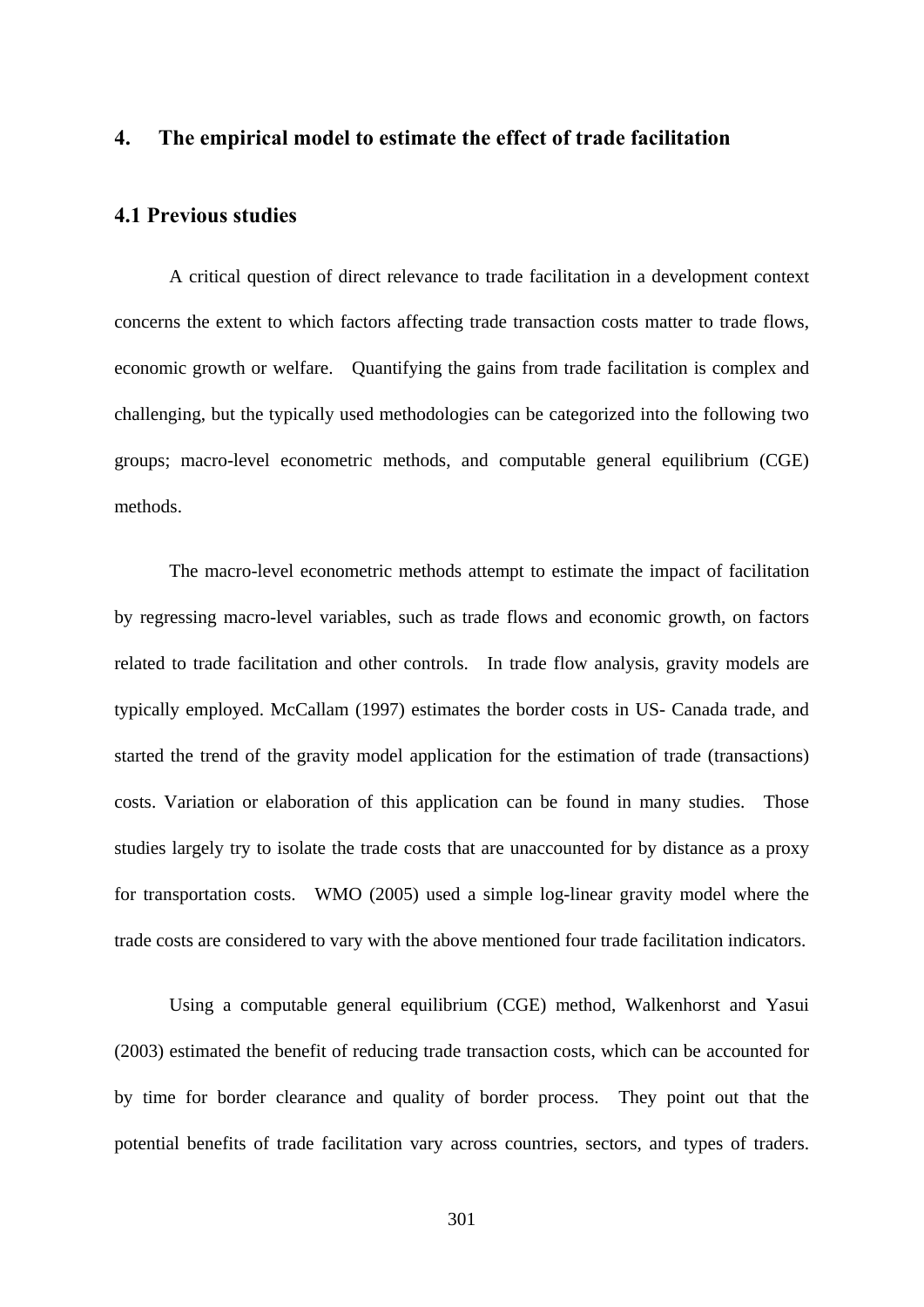For instance, the authors find that trade transaction costs (TTCs) range from 1-15 percent of traded goods, depending on the country's pre-trade facilitation condition. Furthermore, border costs for agro-food products are 50 percent higher than those for manufactured products, and TTCs for small/ medium enterprises are 50 percent higher than those for big enterprises.

#### **4.2 Gravity model**

We follow a standard gravity model, where bilateral trade flow is regressed on GNP and other gravity variables along with the trade facilitation indicators for both importers and exporters.

$$
\ln Trade = \mathbf{X}'\mathbf{\beta} + \mathbf{z}'\mathbf{\gamma} + \varepsilon,
$$

where **X** includes regular gravity variables such as GNP and bilateral distance between trading countries, and **z** includes other influencing factors such as free trade agreements (FTAs) and trade facilitation. More specifically, our estimation model is as follows:

$$
ln(Trade \int_{J}^{t}) = b \ln Port + b \ln Customs + b \ln Regulatory + b \ln Service + b \ln Port
$$
  
+ b \ln Customs + b \ln Regulatory + b \ln Service + b \ln (GNP) + b \ln (GNP)  
+ b \ln Customs + b \ln Regulatory + b \ln Service + b \ln (GNP) + b \ln (GNP)  
+ b \ln (GNPPC) + b \ln (GNPPC) + b \ln (DIST) + b \ln (B \ln \frac{1}{10} + b \ln \frac{1}{15} + b \ln \frac{1}{16} + b \ln \frac{1}{17} + b \ln \frac{1}{17} + b \ln \frac{1}{17} + b \ln \frac{1}{17} + b \ln \frac{1}{17} + b \ln \frac{1}{17} + b \ln \frac{1}{17} + b \ln \frac{1}{17} + b \ln \frac{1}{17} + b \ln \frac{1}{17} + b \ln \frac{1}{17} + b \ln \frac{1}{17} + b \ln \frac{1}{17} + b \ln \frac{1}{17} + b \ln \frac{1}{17} + b \ln \frac{1}{17} + b \ln \frac{1}{17} + b \ln \frac{1}{17} + b \ln \frac{1}{17} + b \ln \frac{1}{17} + b \ln \frac{1}{17} + b \ln \frac{1}{17} + b \ln \frac{1}{17} + b \ln \frac{1}{17} + b \ln \frac{1}{17} + b \ln \frac{1}{17} + b \ln \frac{1}{17} + b \ln \frac{1}{17} + b \ln \frac{1}{17} + b \ln \frac{1}{17} + b \ln \frac{1}{17} + b \ln \frac{1}{17} + b \ln \frac{1}{17} + b \ln \frac{1}{17} + b \ln \frac{1}{17} + b \ln \frac{1}{17} + b \ln \frac{1}{17} + b \ln \frac{1}{17} + b \ln \frac{1}{17} + b \ln \frac{1}{17} + b \ln \frac{1}{17} + b \ln \frac{1}{17} + b \ln \frac{1}{17} + b \ln \frac{1}{17} + b \ln \frac{1}{17} + b \ln \frac{1}{17} + b \ln \frac{1}{17} + b \ln \frac{1}{17} + b \ln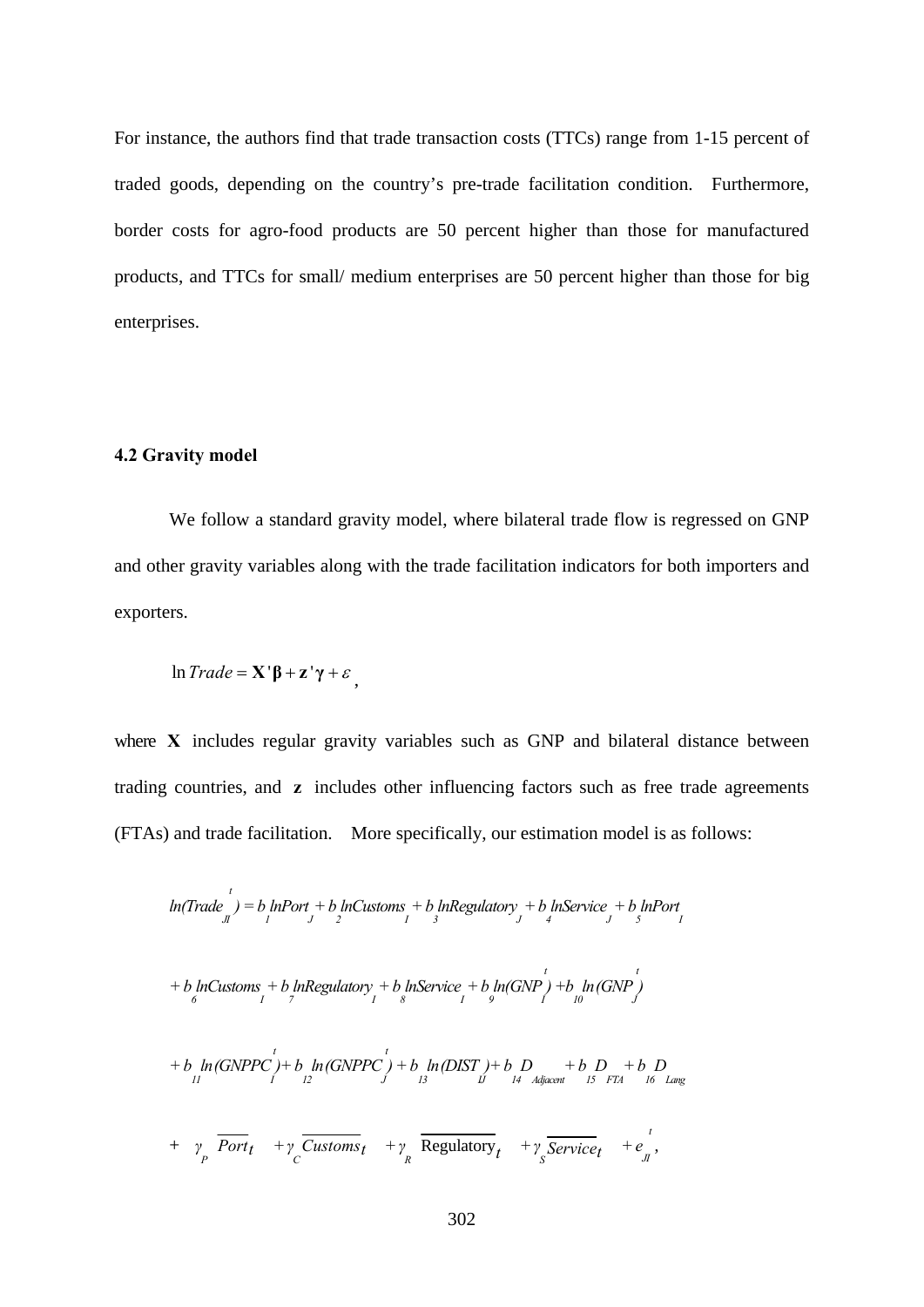where *J* denotes exporter *J* and *I* denotes importer *I*. The subscript *t* denotes time period. *GNP* denotes gross national product, *GNPPC* denotes per capita GDP, and *DIST* denotes bilateral distance between the capital cities of countries *I* and *J*.  $D_{Adiacent}$ ,  $D_{FTA}$ , and  $D_{Lang}$ denote the dummy variables for two countries being adjacent, two countries being members of at least one common FTA and two countries having a common official language, respectively. *Port<sub>t</sub>* is the global average of the port efficiency indicator in time  $t$ , and the same applies to the rest of the indicators. The inclusion of the average over the crosssection samples is equivalent to including time dummies. They are included in order to see the temporal efficiency change in each indicator; the coefficients can be interpreted as temporal efficiency. The inclusion of cross-section average is equivalent to including time fixed effects, or time dummies, and hence, we will obtain the identical results on the coefficients for the rest of the regressors. However, the above specification is employed because it is useful to know how the marginal effect of raising an indicator changes over time.

When a panel dataset is available, the fixed effects model is a reasonable specification where an *I*-*J* pair is considered to be the cross-sectional unit, because unobservable country-pair-specific effects are controlled. Inclusion of country-pair-fixed effects rather over-controls the variations due to the differing conditions with respect to trade facilitation, the effects of any FTA and other bilateral dummies, which are of our central interest. Therefore, we use the random effects model to estimate the coefficient parameters.

We also estimate an alternative model with interaction terms between trade facilitation indicators and time dummies in order to capture the efficiency change, allowing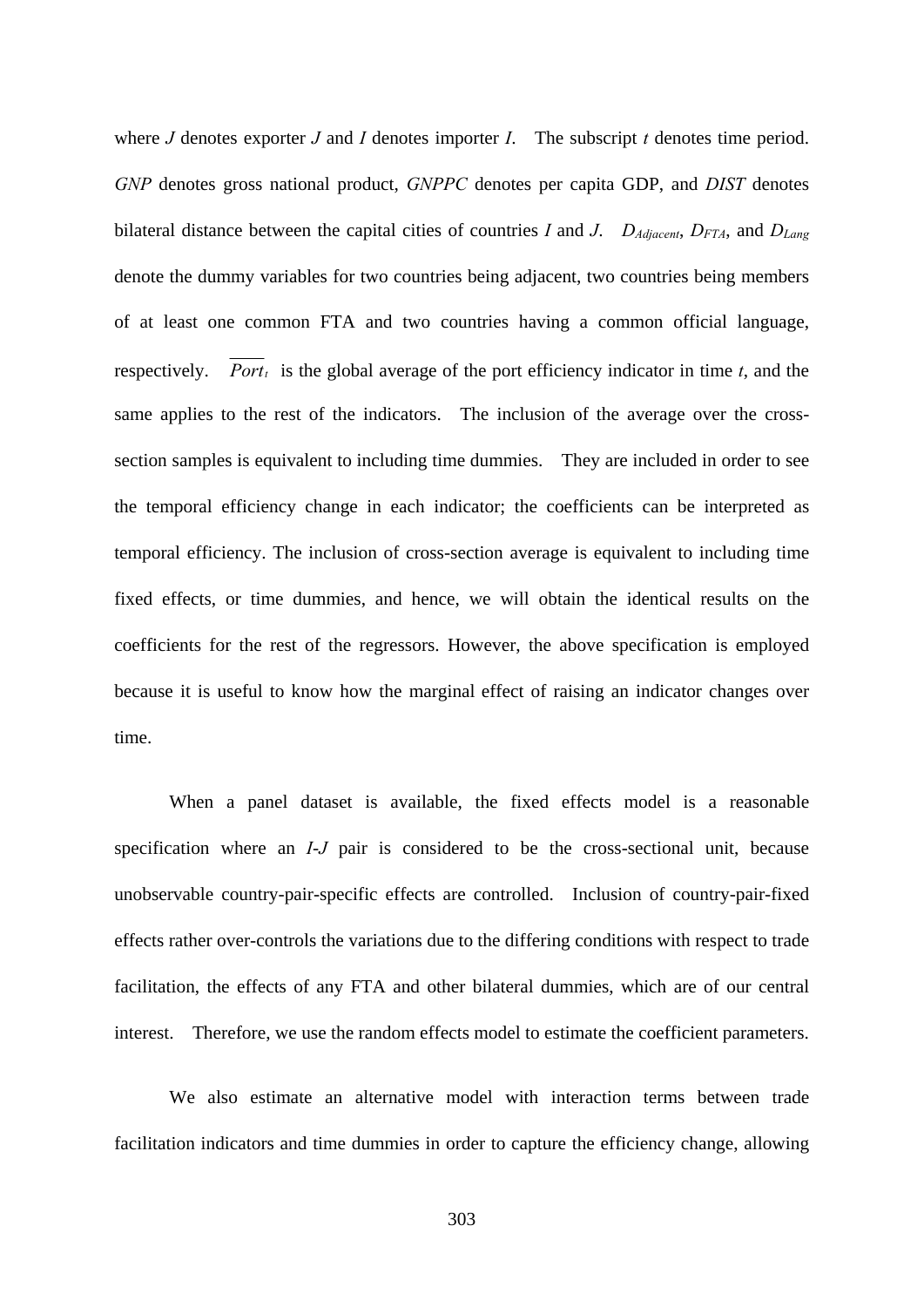for the coefficients of the trade facilitation indicator to vary at each period.

Tables 2 and 3 show the regression results. The major gravity variables have expected signs. Also, the coefficients of the trade facilitation indicators are all positive. They are also all significant, except that for the importer's customs environment indicator. The positive signs imply that trade flow increases as trade facilitation is improved. From the regression model with average index variables, it is found that the coefficient for port efficiency is negative, but those for the other categories are positive. These signs can be interpreted as the direction of efficiency change, with the positive sign being efficiency growth in that category and the negative sign being efficiency regress.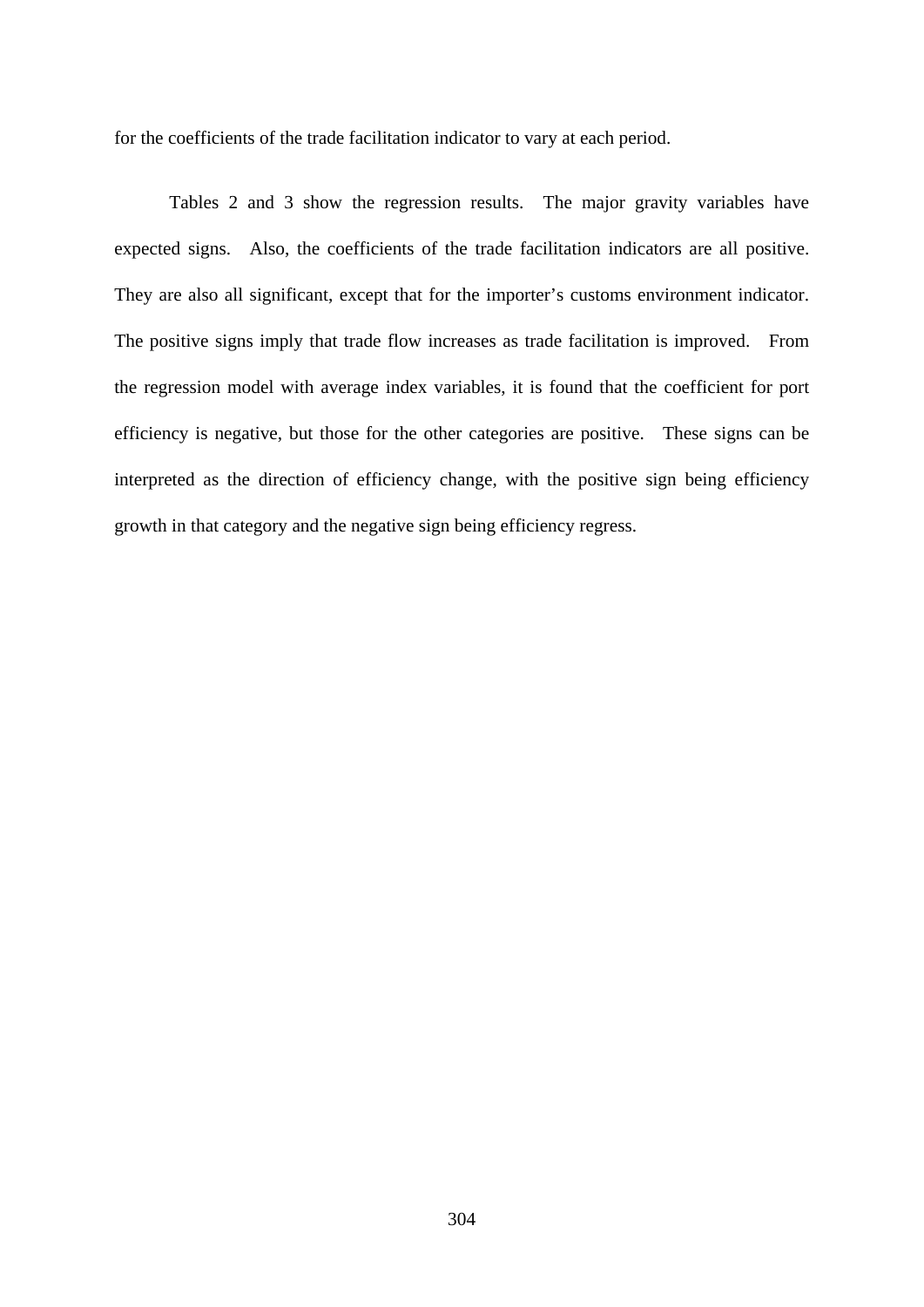| Variables                                       | Model with time dummies | Model with time average |
|-------------------------------------------------|-------------------------|-------------------------|
| log of exporter GDP                             | $1.426***$              | 1.426***                |
|                                                 | (0.0164)                | (0.0164)                |
|                                                 | 0.0348                  | 0.0348                  |
| log of exporter GDP per capita                  | (0.0274)                | (0.0274)                |
|                                                 | $0.863***$              | $0.863***$              |
| log of importer GDP                             | (0.0152)                | (0.0152)                |
|                                                 | $-0.106***$             | $-0.106***$             |
| log of importer GDP per capita                  | (0.0258)                | (0.0258)                |
|                                                 | $0.851***$              | $0.851***$              |
| log of exporter's port efficiency               | (0.113)                 | (0.113)                 |
|                                                 | $0.174*$                | $0.174*$                |
| log of exporter's regulatory environment        | (0.0952)                | (0.0952)                |
|                                                 | $0.805***$              | $0.805***$              |
| log of exporter's customs environment           | (0.118)                 | (0.118)                 |
|                                                 | $0.435***$              | $0.435***$              |
| log of exporter's service sector infrastructure | (0.107)                 | (0.107)                 |
|                                                 | $0.325***$              | $0.325***$              |
| log of importer's port efficiency               | (0.0846)                | (0.0846)                |
|                                                 | $0.411***$              | $0.411***$              |
| log of importer's regulatory environment        | (0.0954)                | (0.0954)                |
|                                                 | 0.0543                  | 0.0543                  |
| log of importer's customs environment           | (0.0971)                | (0.0971)                |
|                                                 | $0.170**$               | $0.170**$               |
| log of importer's service sector infrastructure | (0.0857)                | (0.0857)                |
|                                                 | $-1.440***$             | $-1.440***$             |
| log of distance                                 | (0.0334)                | (0.0334)                |
|                                                 | $0.233***$              | $0.233***$              |
| FTA dummy                                       | (0.0454)                | (0.0454)                |
|                                                 | $0.937***$              | $0.937***$              |
| language dummy                                  | (0.0852)                | (0.0852)                |
|                                                 | $0.672***$              | $0.672***$              |
| adjacency dummy                                 | (0.166)                 | (0.166)                 |
|                                                 | 0.0131                  |                         |
| 2005 dummy                                      | (0.0164)                |                         |
| 2006 dummy                                      | $-0.0782***$            |                         |
|                                                 | (0.0191)                |                         |
| 2007 dummy                                      | $-0.00175$              |                         |
|                                                 | (0.0214)                |                         |
| 2008 dummy                                      | $0.0669**$              |                         |
|                                                 | (0.0280)                |                         |
| mean of port efficiency                         |                         | $-0.751***$             |
|                                                 |                         | (0.157)                 |
| mean of regulatory environment                  |                         | 1.926***                |
|                                                 |                         | (0.350)                 |
| mean of customs environment                     |                         | $0.975***$              |
|                                                 |                         | (0.216)                 |
| mean of service sector infrastructure           |                         | $0.370***$              |
|                                                 |                         | (0.0510)                |
| constant                                        | $-33.35***$             | $-43.26***$             |
|                                                 | (0.554)                 | (1.799)                 |
|                                                 |                         |                         |
| <b>Observations</b>                             | 34,861                  | 34,861                  |
| Number of id                                    | 8,700                   | 8,700                   |

#### **Table 2. Regression results of the gravity model (random effects model)**

Source: Author's estimation.

Note: The significance levels at 10 per cent, 5 per cent and 1 per cent are denoted by  $\ast$ ,  $\ast\ast$  and  $\ast\ast\ast$ , respectively.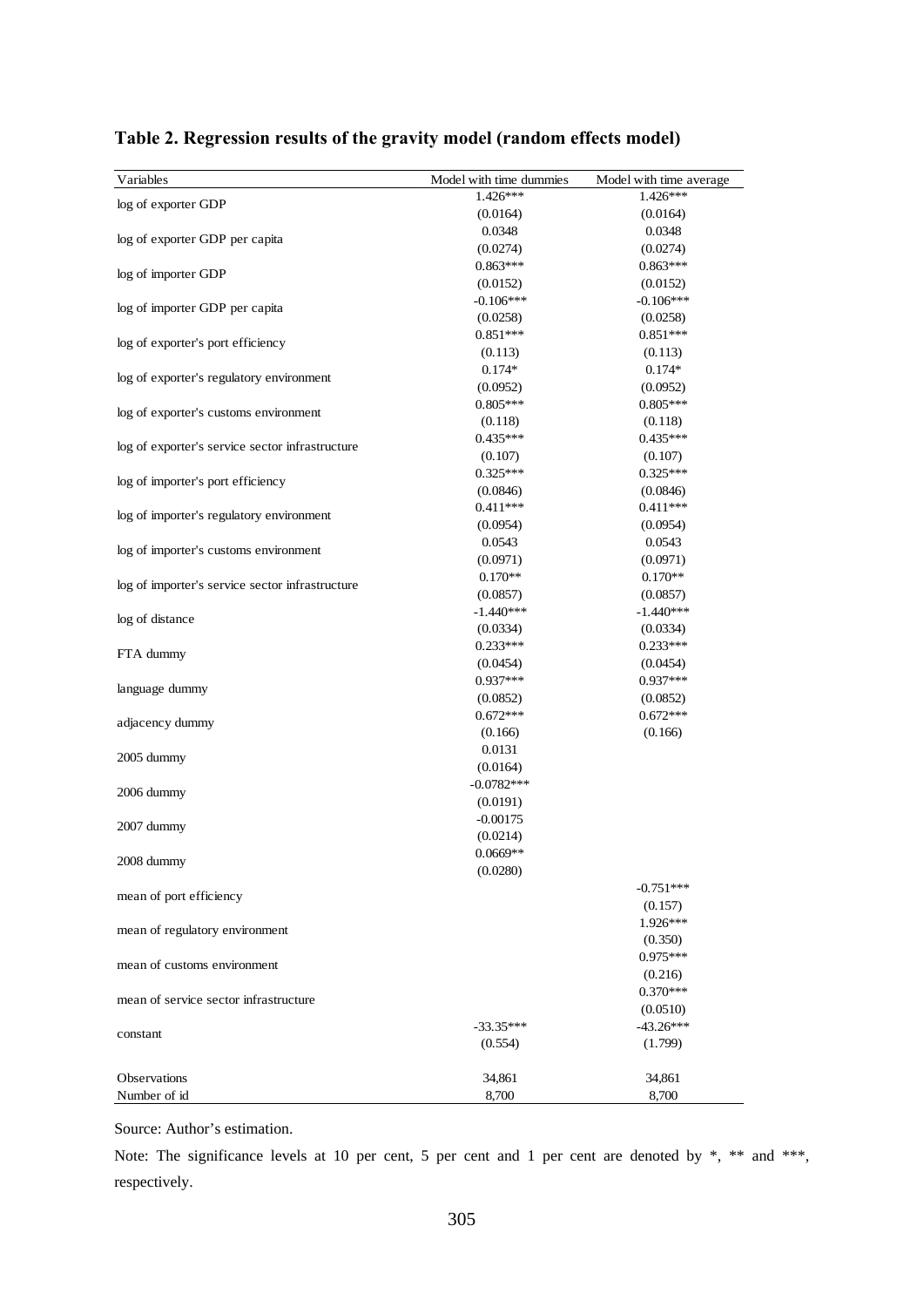Table 3 also shows the results for the model with interaction terms between indicator and time, where only coefficient estimators for trade facilitation indicators are presented. The mixed signs within category indicate a non-monotonic trend of effects of trade facilitation in all categories. Table 4 compares the coefficients across our two models as well as those estimated in WMO (2005). They show similar signs in overall. The results regarding efficiency change between our two models are quite similar.

| Indicator<br>Name | Year             | Exporter    | Importer   |  |
|-------------------|------------------|-------------|------------|--|
|                   | Base year (2004) | 1.008***    | $0.469***$ |  |
|                   | 2005             | $-0.185$    | $-0.0802$  |  |
| Port Efficiency   | 2006             | $-0.111$    | 0.0874     |  |
|                   | 2007             | 0.0264      | $-0.169$   |  |
|                   | 2008             | 0.0513      | $-0.194$   |  |
|                   | Base year (2004) | $0.271**$   | $0.561***$ |  |
| Regulatory        | 2005             | $-0.189**$  | $-0.171**$ |  |
| Environment       | 2006             | $-0.259***$ | $-0.239**$ |  |
|                   | 2007             | $-0.218**$  | $-0.234**$ |  |
|                   | 2008             | $-0.180*$   | $-0.204**$ |  |
|                   | Base year (2004) | $0.575***$  | $-0.0741$  |  |
| Customs           | 2005             | $0.425***$  | 0.121      |  |
| Environment       | 2006             | $0.847***$  | $0.262*$   |  |
|                   | 2007             | $0.401***$  | $0.316**$  |  |
|                   | 2008             | $0.372***$  | 0.221      |  |
|                   | Base year (2004) | $0.377***$  | $-0.00813$ |  |
| Service Sector    | 2005             | $0.294**$   | 0.102      |  |
| Infrastructure    | 2006             | $0.263*$    | 0.112      |  |
|                   | 2007             | 0.194       | $0.207*$   |  |
|                   | 2008             | $0.439**$   | $0.278*$   |  |

**Table 3. Regression results of the gravity model with time-indicator interaction terms (random effects model, only coefficients of the indicator variables)** 

Source: Author's estimation.

Note: The significance levels at 10 per cent, 5 per cent and 1 per cent are denoted by \*, \*\* and \*\*\*, respectively.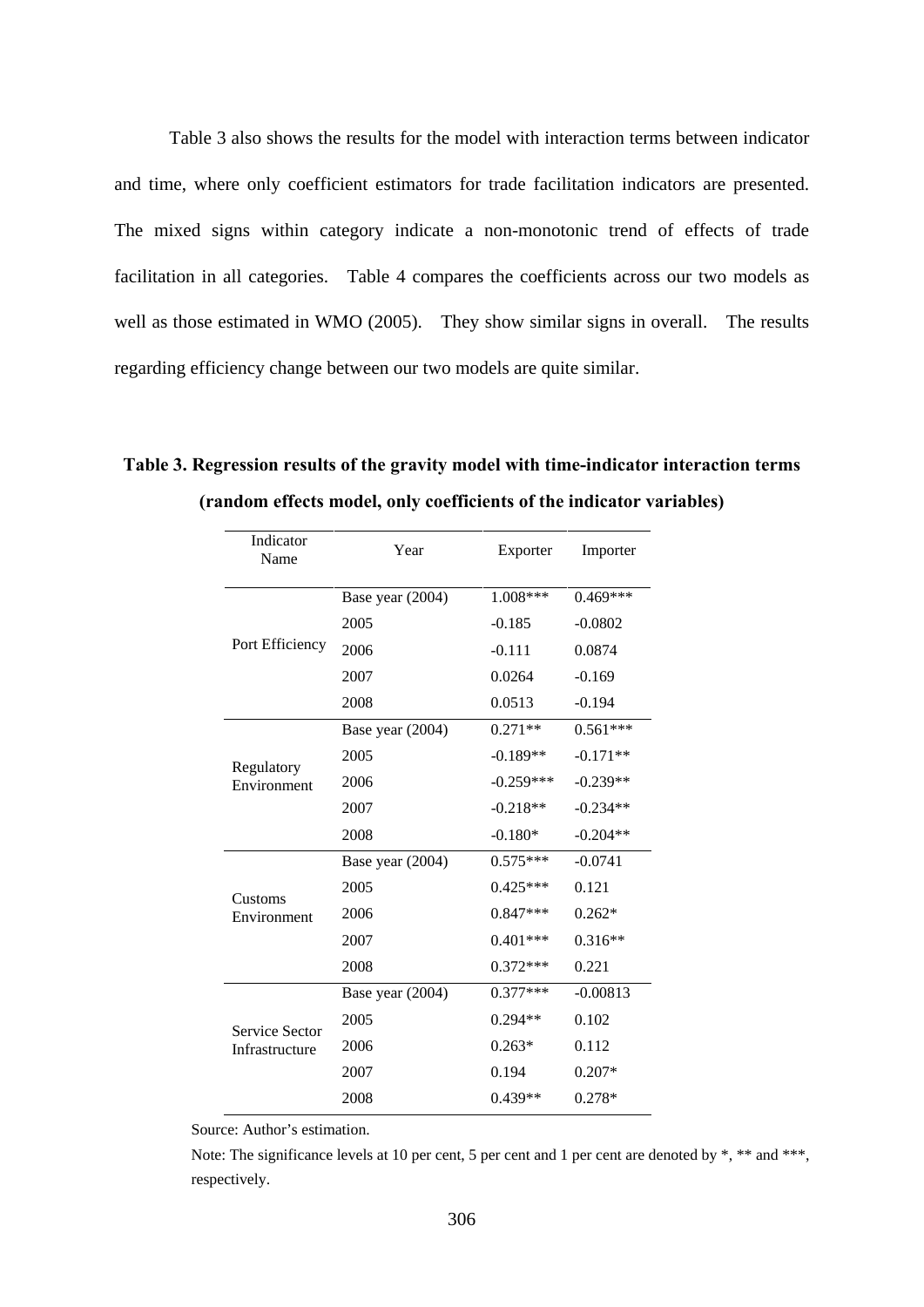|                                                       | efficiency change    |                      |                           |                             |    |
|-------------------------------------------------------|----------------------|----------------------|---------------------------|-----------------------------|----|
|                                                       |                      | <b>WMO</b><br>(2005) | With time-<br>averaged TF | With time-<br>interacted TF |    |
| Port Efficiency                                       | Exporter             | $0.924***$           | $0.851***$                | $1.008***$                  |    |
|                                                       | Importer             | $0.307*$             | $0.325***$                | $0.469***$                  |    |
|                                                       | Exporter             | $0.620***$           | $0.174*$                  | $0.271**$                   |    |
| <b>Regulatory Environment</b>                         | $0.281*$<br>Importer |                      | $0.411***$                | $0.561***$                  |    |
| <b>Customs Environment</b>                            | Exporter             | n.a.                 | $0.805***$<br>$0.575***$  |                             |    |
|                                                       | Importer             | $0.472**$            | 0.0543                    | $-0.0741$                   |    |
| Service Sector Infrastructure                         | Exporter             | $1.943***$           | $0.435***$                | $0.377***$                  |    |
|                                                       | Importer             | $0.729***$           | $0.170**$                 | $-0.00813$                  |    |
| Efficiency change in Port<br>Efficiency               |                      | n.a.                 |                           | Mixed                       |    |
| Efficiency change in Regulatory<br>Environment        |                      | n.a.                 | $^{+}$                    | Largely -                   |    |
| Efficiency change in Customs<br>Environment           |                      | n.a.                 | $^{+}$                    | $Largely +$                 |    |
| Efficiency change in Service<br>Sector Infrastructure |                      | n.a.                 | $^{+}$                    | $Largely +$                 |    |
| Number of countries                                   |                      | 75                   |                           | 99                          | 99 |
| Number of years                                       |                      | 2                    |                           | 5                           | 5  |

#### **Table 4. Comparison of estimated coefficients for indicators and their temporary**

Source: WMO (2005) and author's estimation.

## **5. Simulation analysis – gains from trade facilitation reforms in the world and the ASEAN countries**

The gravity model allows us to examine how much trade among the countries in the sample might increase from improved trade facilitation. We will examine scenarios that focus on improved port efficiency, improved customs environments, improved service sector infrastructure, and improvements in regulatory environments. Thus, we can inform stakeholders on which specific trade facilitation initiatives might have the greatest potential to increase trade.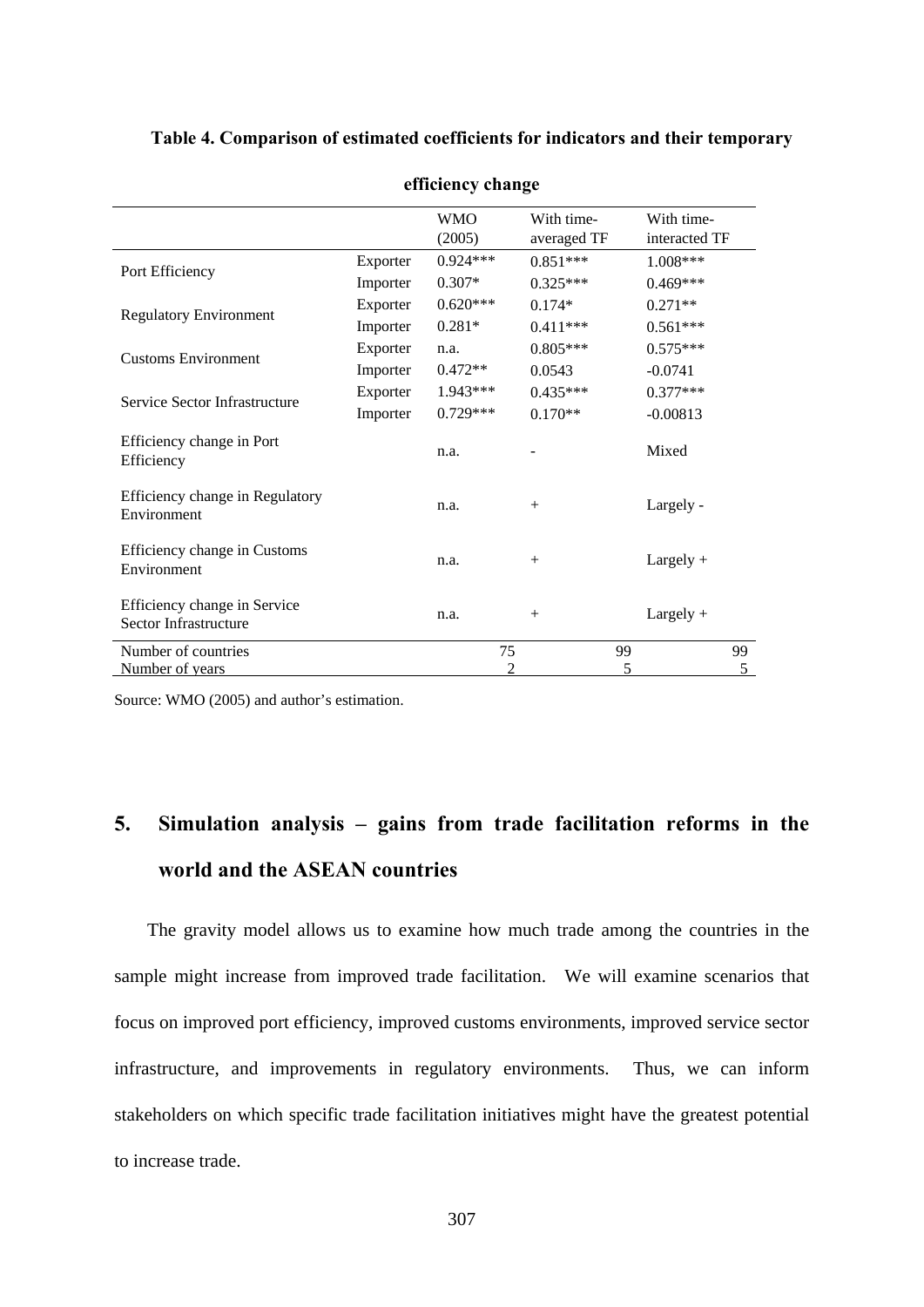We base our policy simulation on the estimated coefficients in the model in Table 2. For the simulation of alternative trade facilitation improvements, we first examine the formula with all countries improving trade facilitation by 5 percent. Then we examine the formula which brings the *below-average* countries in the group *half-way* to the global average (approximated by the average for the entire set of countries). Since each economy has a specific value for each trade facilitation indicator, each country that is below-average on that indicator will improve by a different amount so as to climb half-way to the average.

The countries for which we will simulate an improvement in trade facilitation will differ for each trade facilitation indicator. However, because trade facilitation links exporters and importers, all economies enjoy an increase in trade between each other, even when only some have an improvement in their trade facilitation indicator. Having the coefficients for both importers' and exporters' trade facilitation measures enables us to simulate the change in trade flow from different perspectives: i.e. the country itself and the region or world as a whole.

From the standpoint of a specific country, improvement in, for example, port efficiency should increase both its own imports and exports. The same can be expected for regulatory environment, and service sector infrastructure, as well as customs on the import side. But, a country will export more not only because of its own reforms, but also because of reforms undertaken by its trading partners as importers. Thus export gains are the sum of the simulated effect on exports of unilateral domestic reform and of import reforms undertaken by the country's trading partners. On the import side, a country's imports increase first on account of its unilateral domestic reforms, and secondarily on account of the reforms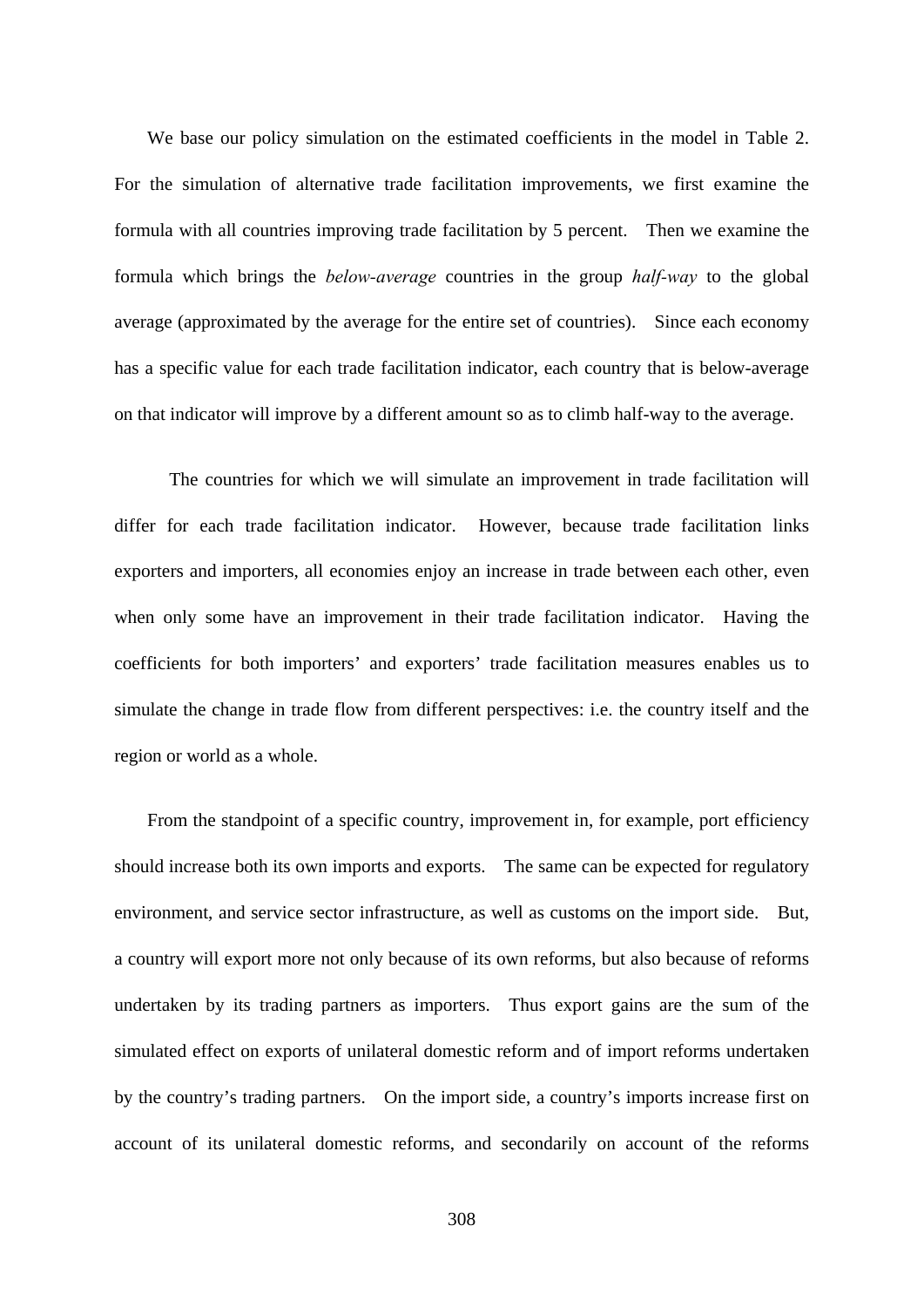undertaken by its trading partners as exporters. Examining the relative gains to trade from unilateral reforms as compared to partner's reforms, and on exports vs. imports, and across trade facilitation indicators, offers three dimensions of potential insight to policymakers, donors, and the private sector.

#### **5.1. A 5% improvement**

Table 5 presents the result of a 5% improvement of trade facilitation indicators. The trade gains in percentage are simply equal to 5% times the coefficient of the indicator of interest. Therefore, the magnitude of the percent change is in the same order as the coefficients. The total gains from an improvement in all indicators at the same time are \$1,634 billion, or 16%. The total gains from exporters, improvement are \$1,148 billion, or 11%, whereas those from importers' improvement is \$487 billion, or 4.8%.

| Table 5. Result of simulation: a collective 5% improvement of trade facilitation (million |  |  |
|-------------------------------------------------------------------------------------------|--|--|
|-------------------------------------------------------------------------------------------|--|--|

|                               | Exporter's change |          | Importer's change |          | Total     |          |
|-------------------------------|-------------------|----------|-------------------|----------|-----------|----------|
| Indicator                     | value             | % change | value             | % change | value     | % change |
| Port Efficiency               | 431,362           | 4.26     | 164.823           | 1.63     | 596.186   | 5.88     |
| <b>Regulatory Environment</b> | 88.140            | 0.87     | 208,073           | 2.05     | 296.214   | 2.92     |
| <b>Customs Environment</b>    | 408,018           | 4.03     | 27.498            | 0.27     | 435.516   | 4.30     |
| Service Sector Infrastructure | 220,390           | 2.17     | 86.196            | 0.85     | 306,586   | 3.02     |
| Total                         | 1,147,911         | 11.32    | 486,590           | 4.80     | 1,634,502 | 16.12    |

**USD)** 

Source: Author's estimation.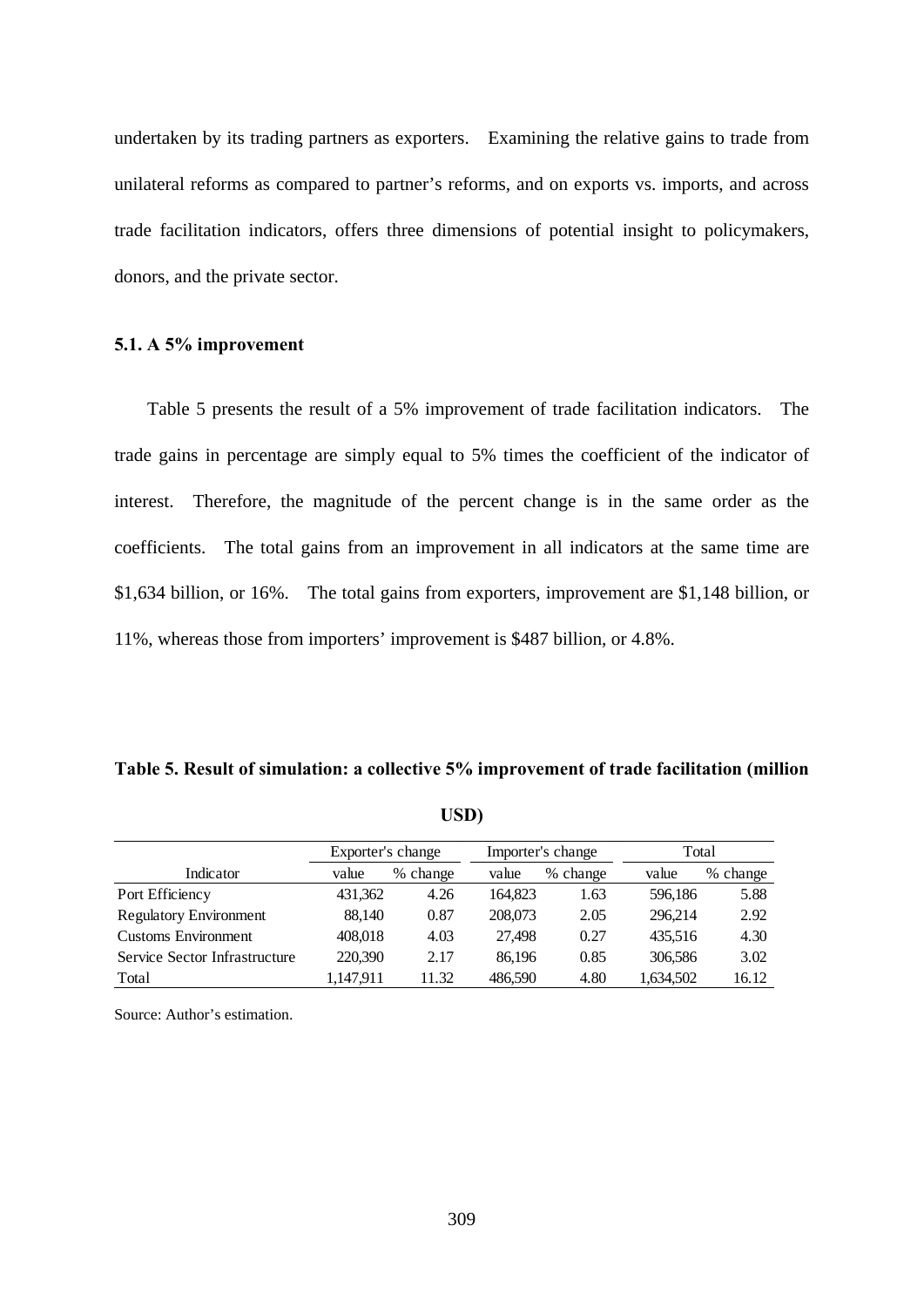#### **5.2. The below-average countries halfway to the global average**

The total gain to the world in terms of trade value is found to be \$716.4 billion. Table 6 shows that gains from reforms are greatest (\$387.9 billion) in regulatory environment followed by the port efficiency category (\$199.6 billions). The gain from customs improvement is \$104.3 billion and that from service improvement is \$24.6 billion. The gains to a country increase either by its own trade in facilitation improvement or by its partners' improvement in trade facilitation.

Figure 6 shows gains from ASEAN's own improvement in trade facilitation and its partners' improvement. The increase in ASEAN's intra-regional trade from its own improvement is quite small. The gain in its trade with the rest of the world from ASEAN's own improvement is three times greater than that from ASEAN's intra-regional trade gains. The gain is about halved if only the rest of the world improves trade facilitation. Thus, ASEAN's aggressive improvement would pay off to the region even though the rest of the world does not make any improvement.

#### **Table 6. Result of simulation: the below-average countries halfway to the global average**

|                               | Exporter's change |          |         | Importer's change |         | Total          |  |
|-------------------------------|-------------------|----------|---------|-------------------|---------|----------------|--|
| Indicator                     | value             | % change | value   | % change          | value   | $\%$<br>change |  |
| Port Efficiency               | 132,392           | 1.31     | 67.247  | 0.66              | 199.639 | 1.97           |  |
| <b>Regulatory Environment</b> | 120,436           | 1.19     | 267,425 | 2.64              | 387,861 | 3.83           |  |
| <b>Customs Environment</b>    | 95.925            | 0.95     | 8.412   | 0.08              | 104.337 | 1.03           |  |
| Service Sector Infrastructure | 14,057            | 0.14     | 10.553  | 0.10              | 24,610  | 0.24           |  |
| Total                         | 362,809           | 3.58     | 353.637 | 3.49              | 716,446 | 7.07           |  |

**(million USD)** 

Source: Author's estimation.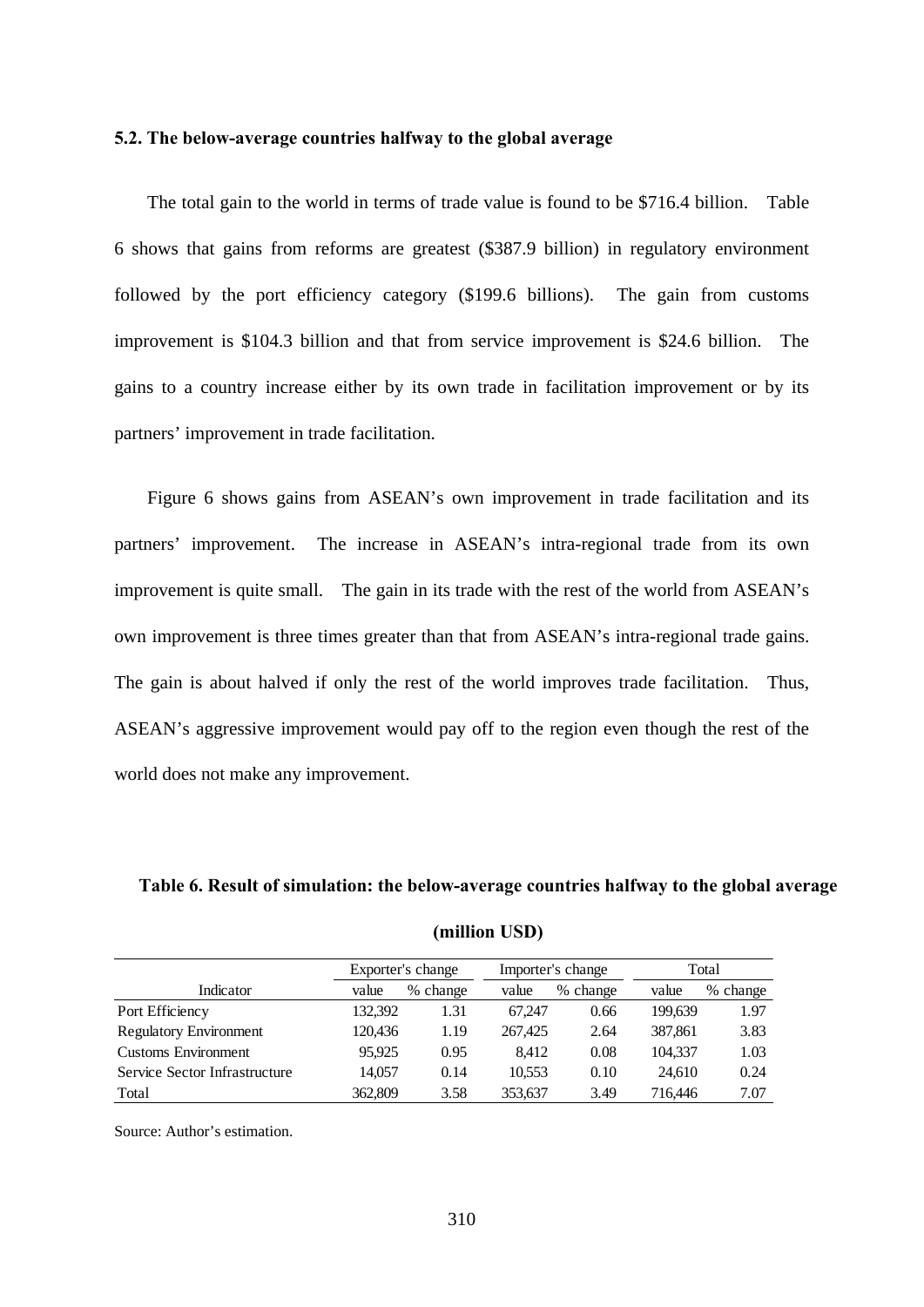

**Figure 6. Trade gains from ASEAN's own effort v.s. partners' efforts (million USD)** 

Source: Author's estimation.

Figures 7 and 7b show total trade gains in each region from the exporters' and importers' perspectives respectively. In Figure 7a, ASEAN's exports are estimated to increase by approximately \$34 billion. Gains are around \$10 billion in the port, regulatory and customs categories, but only \$1 billion in the service category. The gains from service improvement tend to be small both because the elasticity of trade with respect to the service sector infrastructure indicator is small, and because most ASEAN countries have been successful in their performance in service sector infrastructure improvement. The ASEAN region's estimated total gain is generally greater than MENA, SA and SSA and smaller than EAP, and LAC.

Figure 7b shows that gains are greatest in ASEAN in the regulatory environment category; it is approximately \$30 billion. On the other hand, the gains are much smaller in the other categories.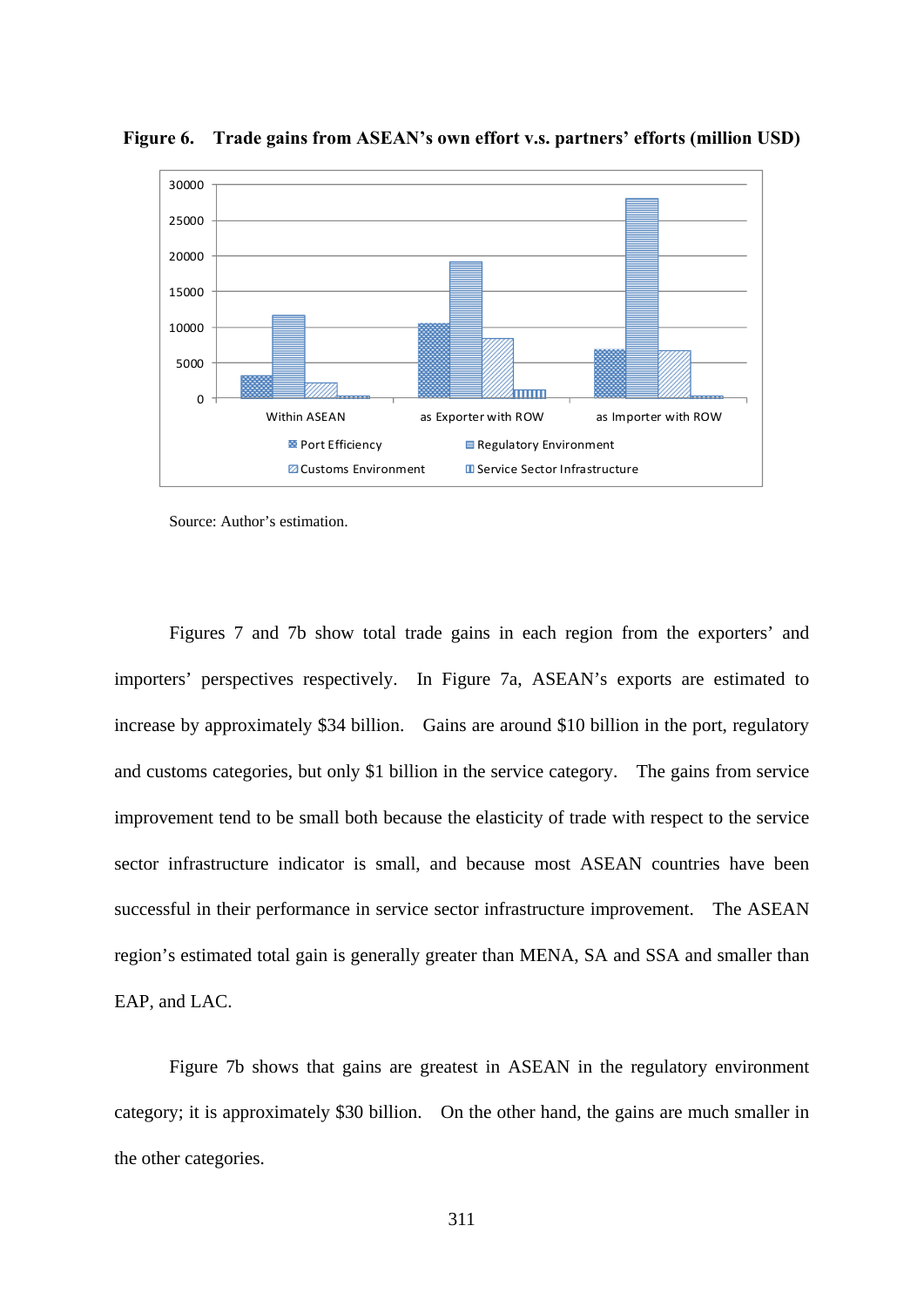

**Figure 7a. Trade gains as exporter by region (million USD)** 

Source: Author's estimation.

**Figure 7b. Trade gains as importer by region (million USD)** 



Source: Author's estimation.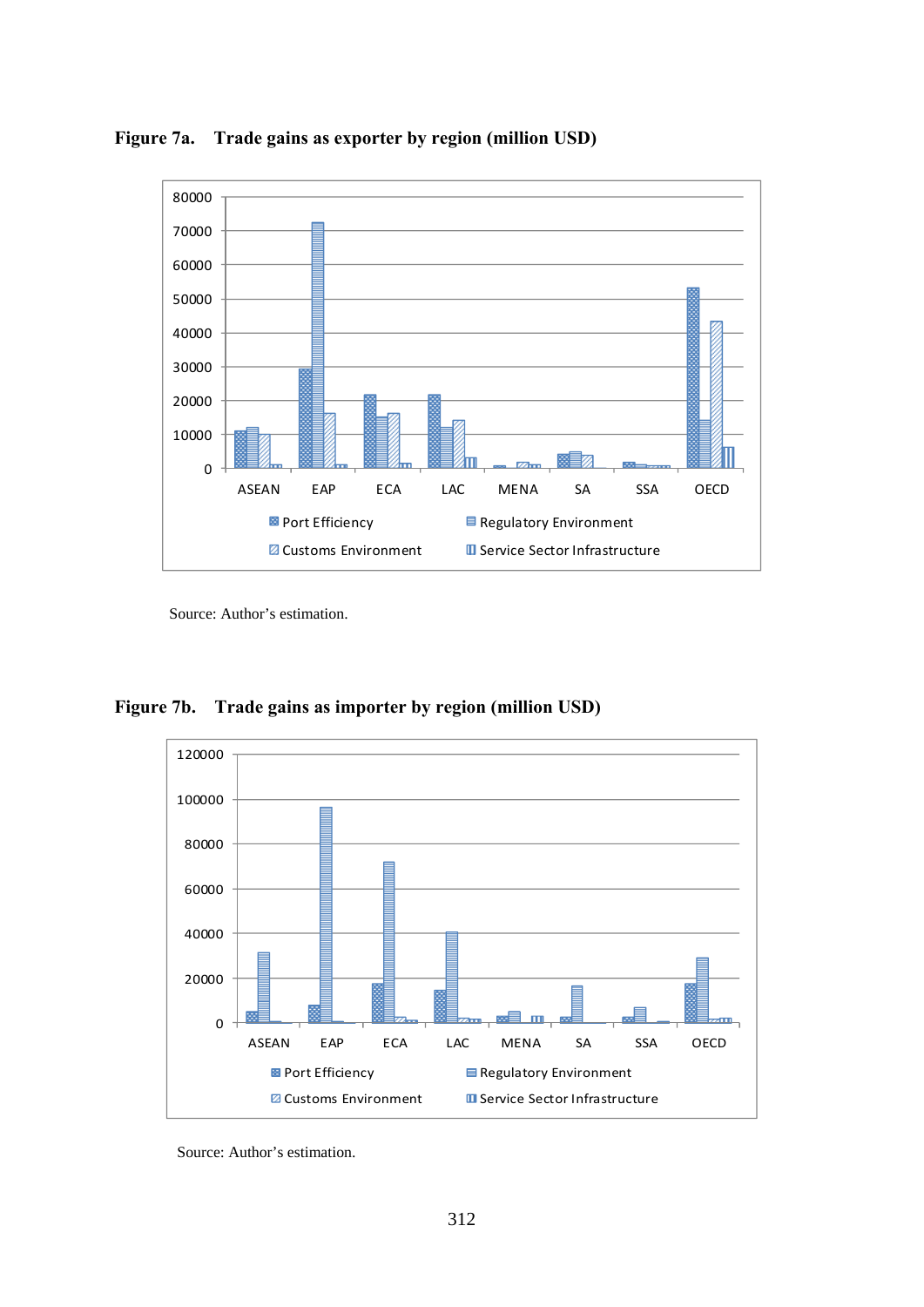Figure 8a shows trade gains in ASEAN as an exporter, arising from its own improvement in trade facilitation. In terms of trade value, the Philippines gains most from its own improvement, in particular \$5.6 billion from its improvements in ports. Thailand gains \$4.2 billion from its improvement in its regulatory environment. Malaysia gains \$3.8 billion from its improvement in its customs environment. In percentage terms, the Philippines' gain is the largest (13.9%) from port improvement, followed by improvement in its regulatory environment (8.5%). Cambodia also gains 7.2% from port improvements. Thus, different countries gain from their own improvements in different categories of trade facilitation. The countries with high trade facilitation scores have less or zero estimated gain, simply because they improve only slightly or not at all under the current formula.

### **Figure 8a. Trade gains of the ASEAN countries as exporter by own improvement (million USD)**



Source: Author's estimation.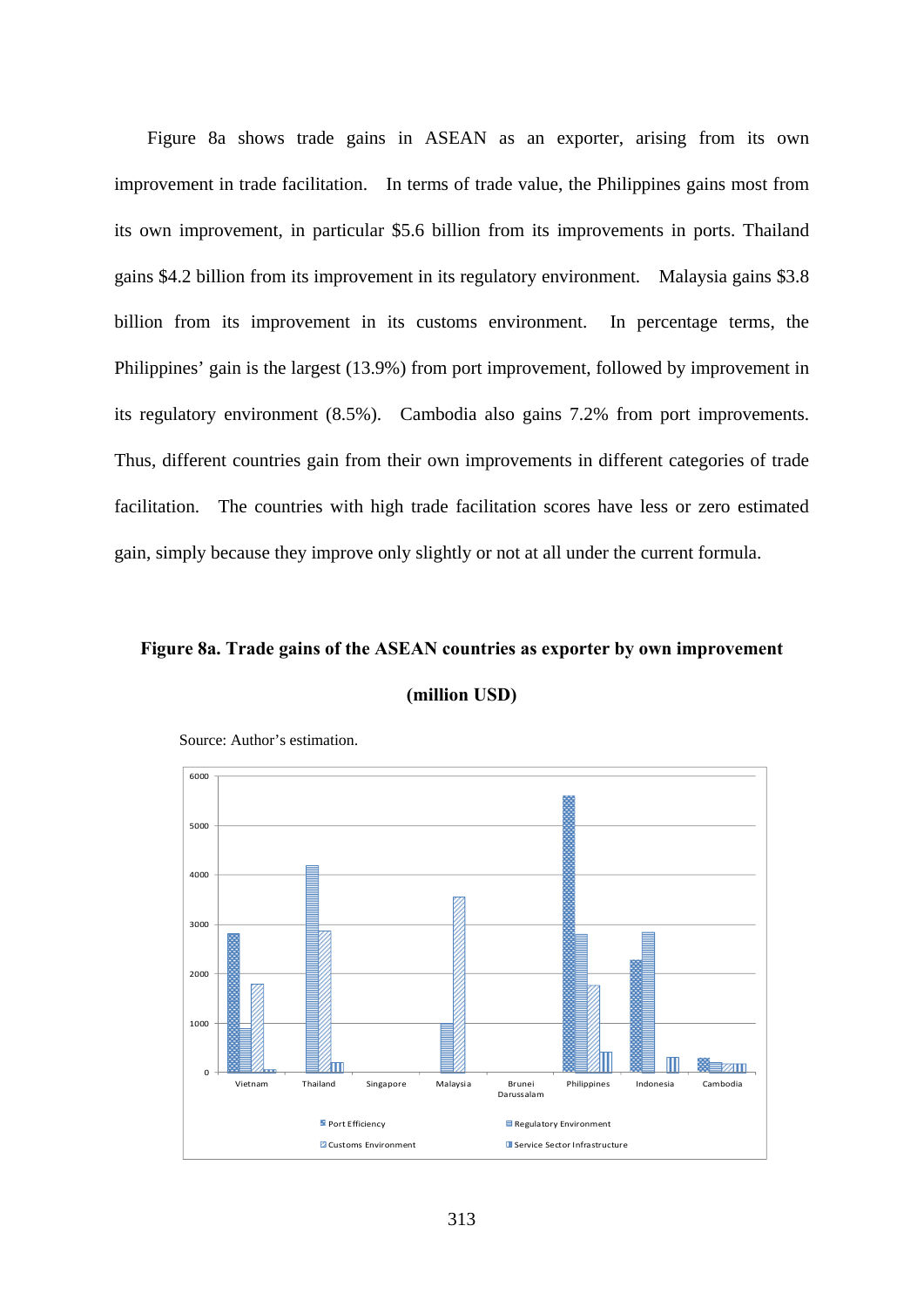#### **Figure 8b. Trade gains of the ASEAN countries as importer by own improvement**





Figure 8b shows trade gains in ASEAN as an importer from its own improvement in trade facilitation. Overall, trade gains are large from the group's own improvements in its regulatory environment. In terms of trade value, Indonesia, the Philippines and Thailand enjoy large gains. In percentage terms, the Philippines' gain from improvement in its regulatory environment is the greatest (16.1%), followed by Indonesia (11.8%).

Figures 9a-9b show trade gains as exporter and importer, respectively, from both own and partners' improvements in trade facilitation. According to Figure 9a, Singapore's gain as exporter from improvement in its regulatory environment is the greatest (\$9.6 billion), followed by Thailand (\$7.9 billion). Given that Singapore and Thailand themselves do not make an improvement under the current scenario, this result is mainly because of the large

Source: Author's estimation.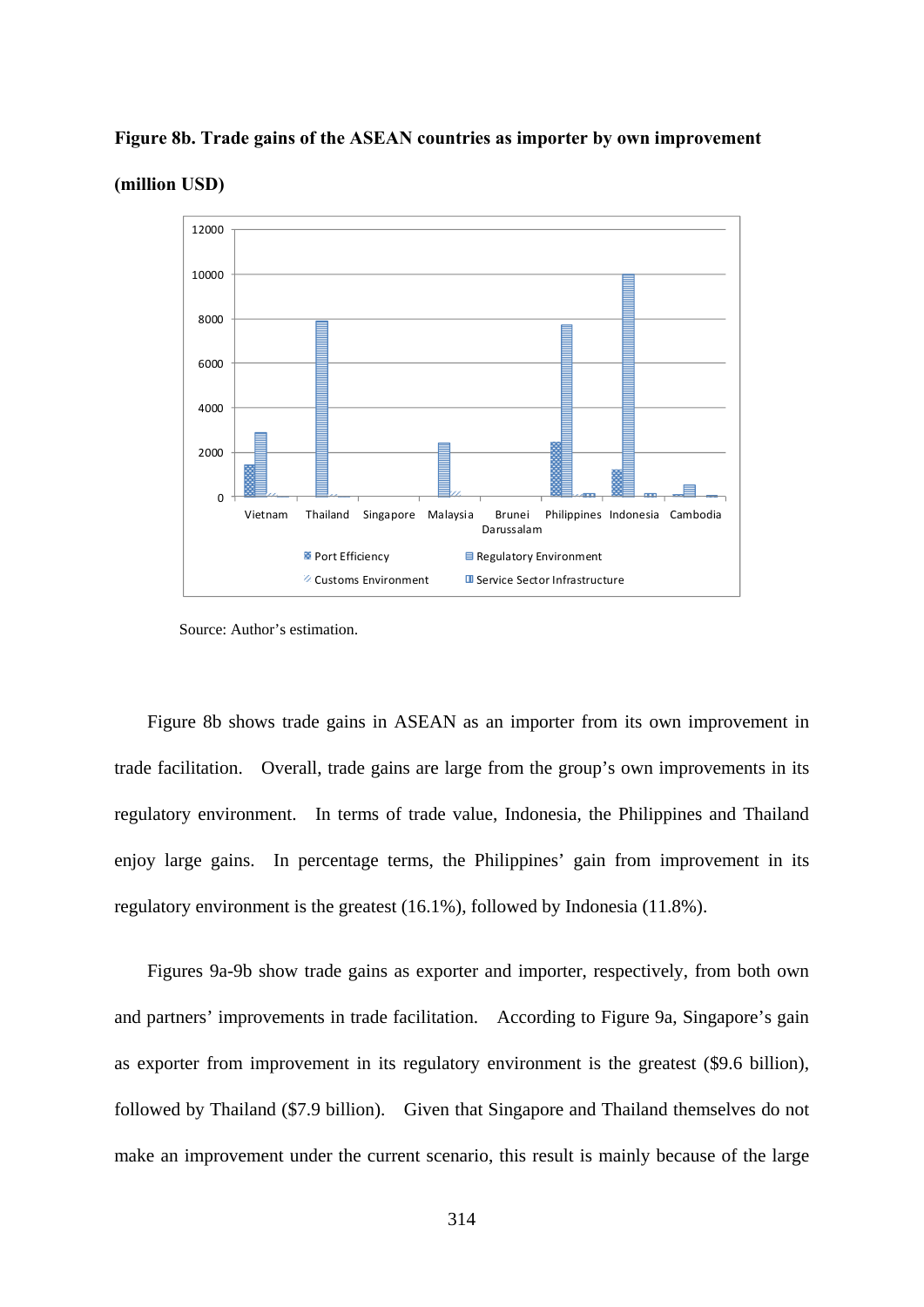trade gains from improvement of their major trading partners, most importantly Malaysia and China, whose regulatory environment scores are lower than the global average. It should be noted, however, that their trade gains are measured in terms of trade value, and that they are not necessarily the largest in terms of percentage. For example, Singapore's gain in percentage is only 4.2%. In percentage, the Philippines' gain from port improvement is the greatest (14%), followed by its gain from improvement in its regulatory environment (9%). According to Figure 9b, Indonesia's gain is the greatest (\$14.2 billion), followed by Thailand (\$12.2 billion) and Philippines (\$12.2 billion), and their gains in percentage are also high. Those countries gain dominantly from improvement in regulatory environment. From the fact that their regulatory environment scores were far lower than the global average, those countries are expected to gain substantially from their own improvement.

**Figure 9a. Trade gains of the ASEAN countries as exporter by global improvement (million USD)** 



Source: Author's estimation.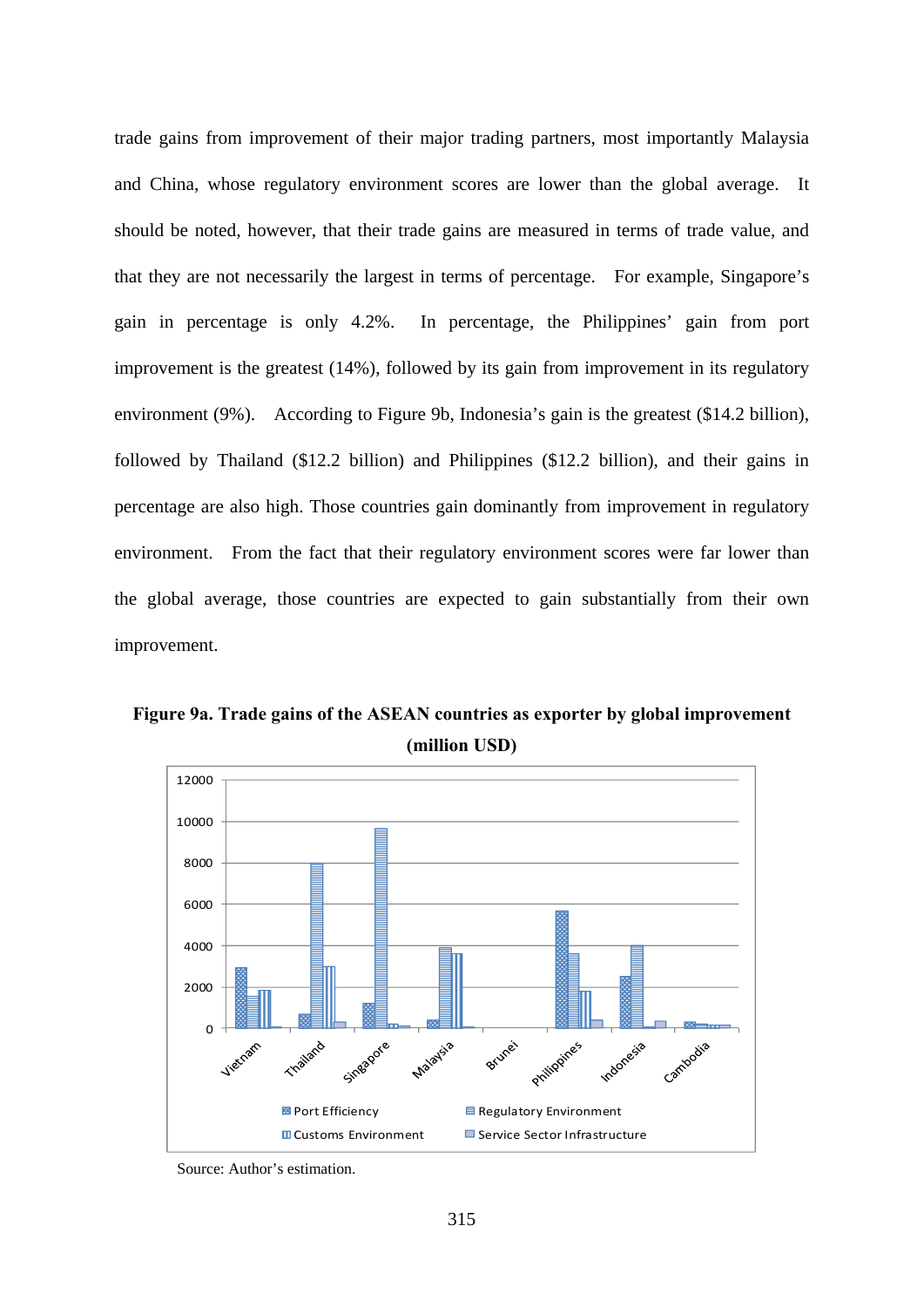



Source: Author's estimation.

In summary, the results suggest that the ASEAN countries can gain in trade both from their own improvement of trade facilitation as well as from their partners' improvement. The most prominent trade gain is witnessed from improvement in regulatory environments, whereas not much gain is expected from improvement in service sector infrastructure. A crucial shortfall is that Lao PDR and Myanmar are not included in our analysis. According to the other studies, performance of those countries in trade facilitation is similar to or poorer than the lowest-ranked countries in our analysis. Thus, those countries are likely to gain substantially from their own improvement in trade facilitation under the formula used for the simulation analysis while contribution of their efforts to trade expansion in ASEAN as a whole will be limited due to their relatively small share of trade flow in the region's trade.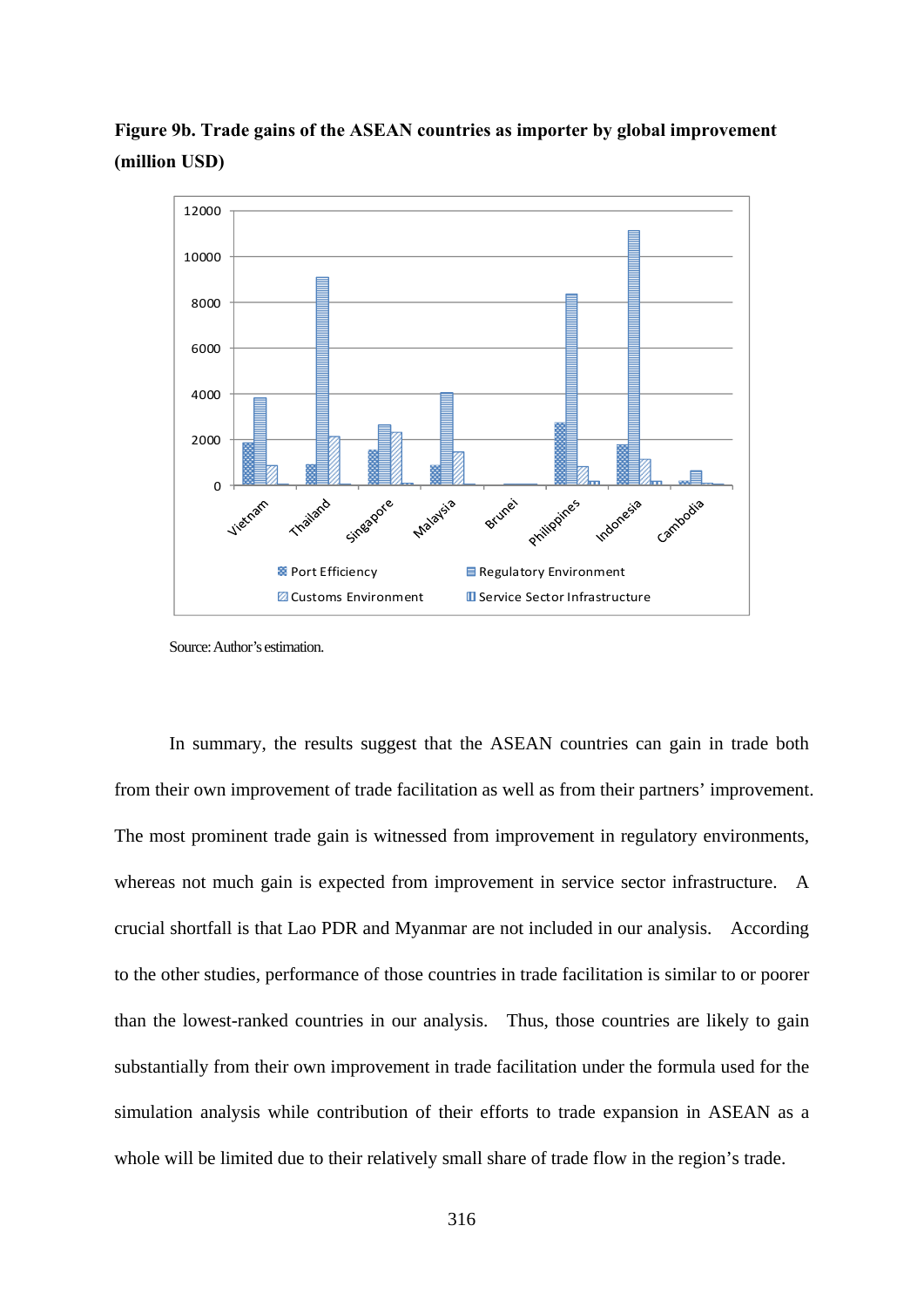#### **6. Conclusions**

This chapter develops measures of trade facilitation, in line with Wilson, Mann and Otsuki's (2005) indicators, using data that are more up to date, and with a broader country coverage It investigates their changes over time and their variation across countries and regions, with particular focus on the ASEAN economies. We consider four categories of trade facilitation – port efficiency, the customs environment, the regulatory environment and service sector infrastructure. The chapter then estimates the effect of trade facilitation on trade flows of manufactured goods using a gravity model. Catching-up by countries with relatively poor performance in terms of trade facilitation is found to increase trade substantially, through both import and export channels.

The major findings are as follows:

- ASEAN countries' performance in trade facilitation is diverse. Singapore, Malaysia and Brunei are far better than the global average in all categories, whereas the Philippines, Vietnam and Cambodia fall behind the global average in most categories.
	- When compared with other regions, ASEAN's average performance is better than most developing regions. It is close to that of Europe, Central Asia and Latin America and the Caribbean, but is behind the Middle East and North Africa.
	- There is slight improvement in ASEAN's score over time in port efficiency, and a remarkable improvement in service sector infrastructure.
	- The gravity model estimation supports the positive effect of all the four trade facilitation indicators on bilateral trade flows, and indicates that the effect of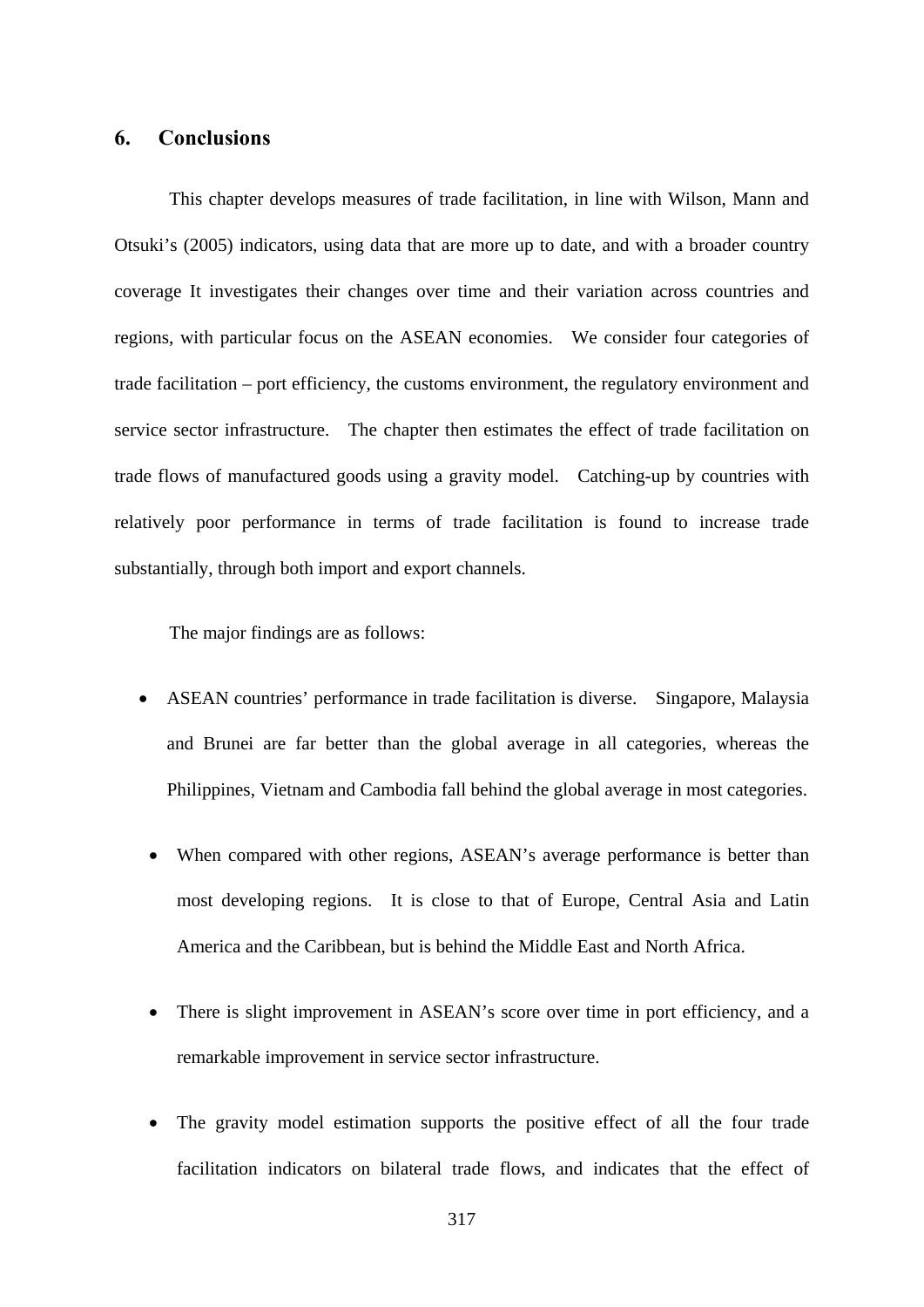improvement in the regulatory environment is greatest. The efficiency change is detected in the categories of customs environment, regulatory environment, and service sector infrastructure.

- A simulation analysis is conducted under a scenario that brings below-average countries halfway to the global average with respect to each of the four trade facilitation categories. The improvement goal is set halfway to the global average for the below-average countries, whereas the above-average countries are left unchanged. Trade gain arises 1) when a country improves trade facilitation by its own efforts, or 2) when its trading partner improves trade facilitation. The greater is the gain 1) the greater is the estimated elasticity or, 2) the smaller its original score is (thus the higher is the target level is), or 3) the smaller is its partners' original score.
- The total global trade gain is estimated to be \$716 billion. The gain from improvement is greatest (\$387 billion) in the regulatory environment category, followed by port efficiency (\$199 billions). The gain from improvement in customs efficiency is \$104 billion and that from improvement in service sector infrastructure is \$25 billion.
- ASEAN's total gain is estimated to be \$99 billion. About 75% of the gain comes from the region's own improvement, which encourages aggressive commitment to investment in trade facilitation.
- Within ASEAN, Vietnam, Cambodia and the Philippines tend to experience a greater percentage increase in their trade flows as a result of their own efforts, thus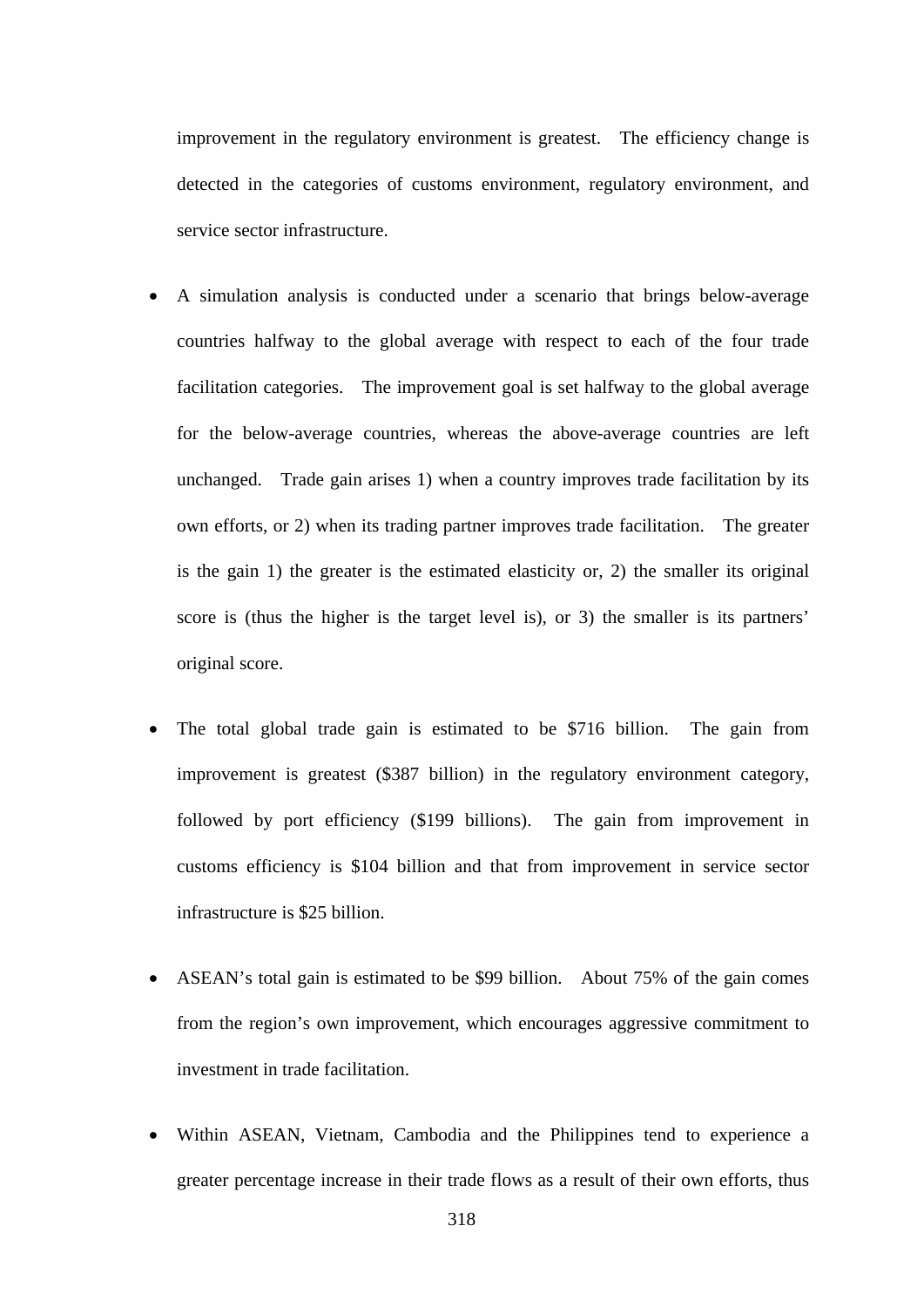supporting the idea of capacity building in countries with relatively poor performance. Yet, countries with no change in trade facilitation can still enjoy trade gains from their partners' improvements. For example, Singapore can gain nearly \$10 billion from its partners' improvements in their regulatory environments.

Thus, capacity building in the below-average countries is found to be particularly effective in promoting intra-ASEAN trade, and its trade with the rest of the world. Thus, the current focus of the ASEAN in trade facilitation is proved to be rewarding, particularly under the current situation where there is limited room for further tariff reduction. It is recommended that ASEAN focus primarily on regulatory reforms concerning trade through making policies more transparent and ensuring effective and law-abiding operations of the regulatory authorities, in order to realize the returns to their effort rapidly, and on fostering capacity building in the member countries that lag behind in terms of trade facilitation.

#### **References**

- ADB (Asia Development Bank) and UNESCAP (United Nations Economic and Social Commission for Asia and the Pacific) (2009). "Designing and Implementing Trade Facilitation in Asia and The Pacific", available at http://aric.adb.org.
- APEC (Asia Pacific Economic Cooperation) (1999). "Assessing APEC Trade Liberalization and Facilitation: 1999 Update". Economic Committee, September 1999, APEC: Singapore.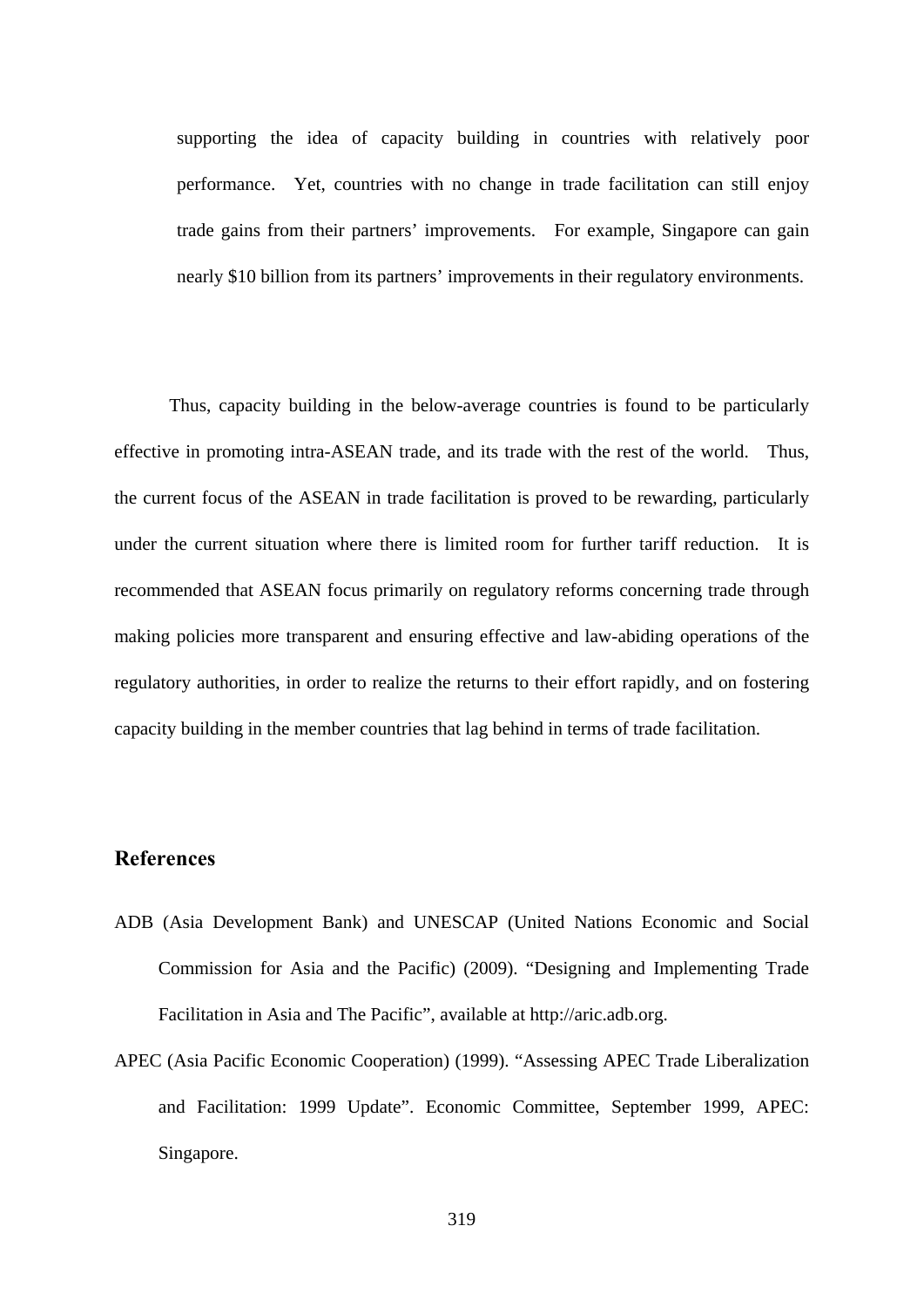- APEC (Asia Pacific Economic Cooperation) Economic committee (2004). "2004 Trade Facilitation and Trade Liberalisation: From Shanghai to Bogor", Singapore, available at http://www.apecsec.org.
- Fink, C., A. Mattoo, and I. C. Neagu (2002). "Trade in International Maritime Services: How Much Does Policy Matter?", *The World Bank Economic Review*, vol. 16(1), pp. 81- 108, June.
- Hollweg, C. and M. H. Wong (2009). "Measuring Regulatory Restrictions in Logistics Services", *ERIA Discussion Paper Series*, No.2009-14, ERIA, Jakarta.
- Kee, H. L., A. Nicita and M. Olarreaga (2006). "Estimating trade restrictiveness indices", *Policy Research Working Paper Series*, No. 3840, The World Bank, Washington DC.
- Layton, B. (2007). "Trade Facilitation: A Study in the Context of the ASEAN Economic Community Blueprint" in H. Soesastro (ed.) Deepening Economic Integration in East Asian—The ASEAN Economic Community and Beyond—*Eria Research Project Report* 2007 No. 1-2, ERIA, Jakarta.
- Lee, H., and M. G. Plummer, (2011). "Assessing the Impact of the ASEAN Economic Community", *OSIPP Discussion Paper*, No. 2011-E-002, Osaka School of International Public Policy, Osaka.
- McCallum, J. T. (1995). "National Borders Matter: Canada-U.S. Regional Trade Patterns", *American Economic Review*, 85(3): 615-623.
- Walkenhorst, P., and T. Yasui (2003). "Quantitative Methods for Assessing NTMs and Trade Facilitation", OECD, Paris.
- Wilson, J. S., C. L. Mann and T. Otsuki (2003). "Trade Facilitation and Economic Development: A New Approach to Measuring the Impact', *World Bank Economic*